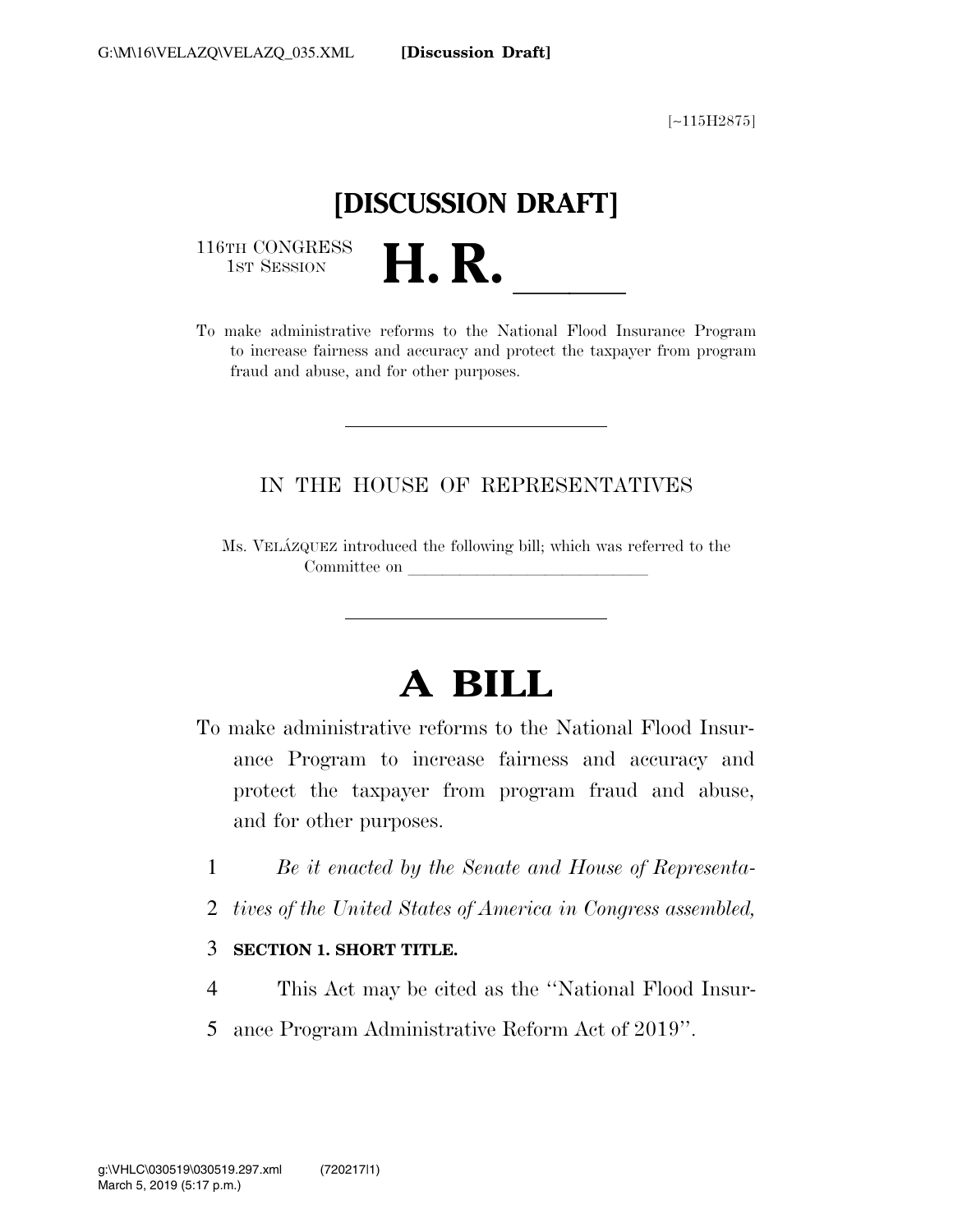### **SEC. 2. PILOT PROGRAM FOR PROPERTIES WITH PRE-EXISTING CONDITIONS.**

 Section 1311 of the National Flood Insurance Act of 1968 (42 U.S.C. 4018) is amended by adding at the end the following new subsection:

 ''(c) PILOT PROGRAM FOR INVESTIGATION OF PRE-EXISTING STRUCTURAL CONDITIONS.—

8 "(1) VOLUNTARY PROGRAM.—The Adminis- trator shall carry out a pilot program under this subsection to provide for companies participating in the Write Your Own program (as such term is de-12 fined in section 1370(a)  $(42 \text{ U.S.C. } 4121(a))$  to in- vestigate preexisting structural conditions of insured properties and potentially insured properties that could result in the denial of a claim under a policy for flood insurance coverage under this title in the event of a flood loss to such property. Participation in the pilot program shall be voluntary on the part of Write Your Own companies.

20 "(2) INVESTIGATION OF PROPERTIES.—Under the pilot program under this subsection, a Write Your Own company participating in the program shall—

24  $\langle (A) \rangle$  provide in policies for flood insurance coverage under this title covered by the pro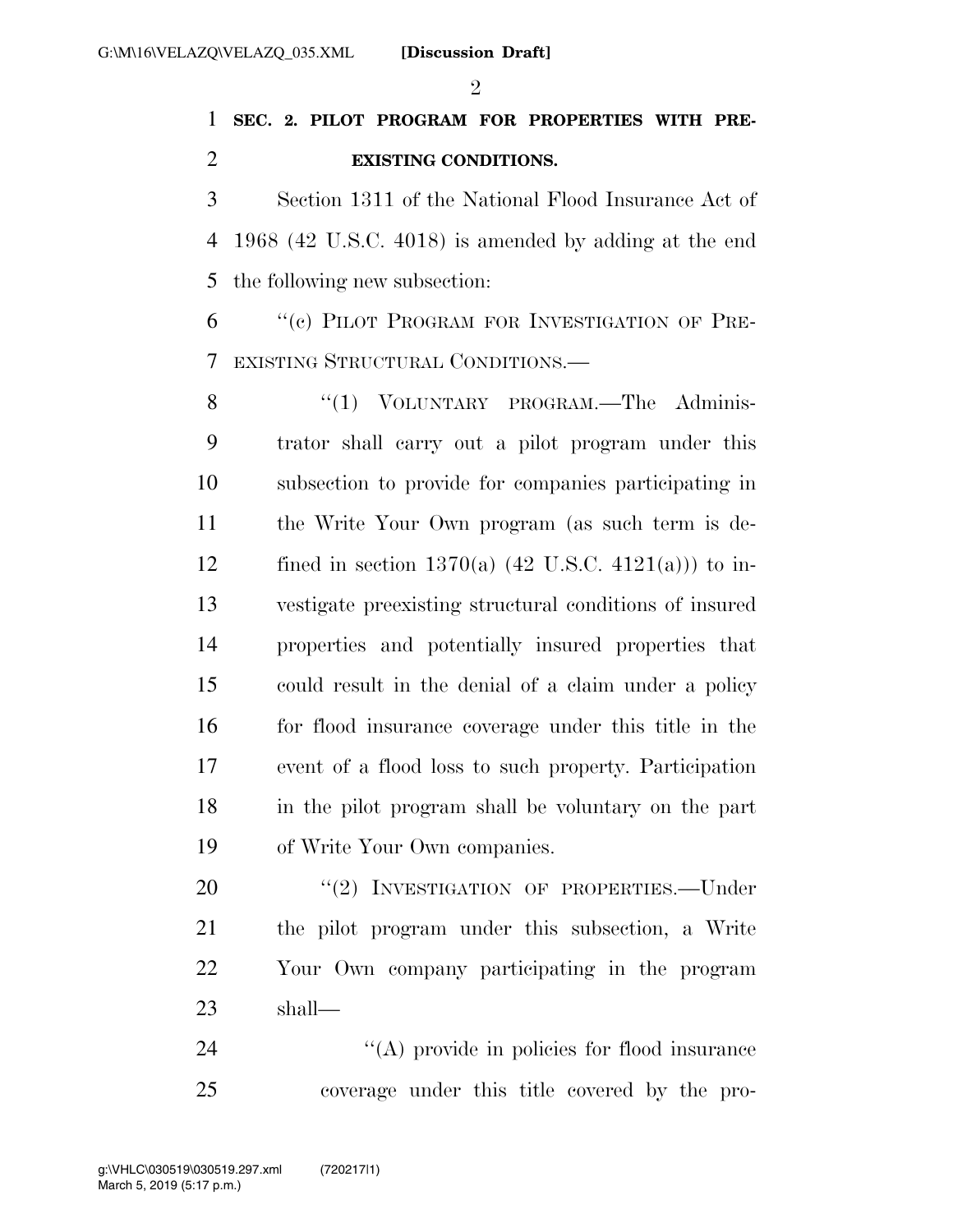**[Discussion Draft]** 

 gram that, upon the request of the policyholder, 2 the company shall provide for—

- 3  $\frac{1}{10}$  an investigation of the property covered by such policy, using common methods, to determine whether preexisting structural conditions are present that could result in the denial of a claim under such policy for flood losses; and
- 9  $\frac{4}{11}$  if such investigation is not deter- minative, an on-site inspection of the prop- erty to determine whether such preexisting structural conditions are present;
- ''(B) upon completion of an investigation or inspection pursuant to subparagraph (A) that determines that such a preexisting struc- tural condition is present or absent, submit a report to the policyholder and Administrator de-scribing the condition; and

 $\cdot$  (C) impose a surcharge on each policy de- scribed in subparagraph (A) in such amount that the Administrator determines is appro- priate to cover the costs of investigations and inspections performed pursuant to such policies and reimburse Write Your Own companies par-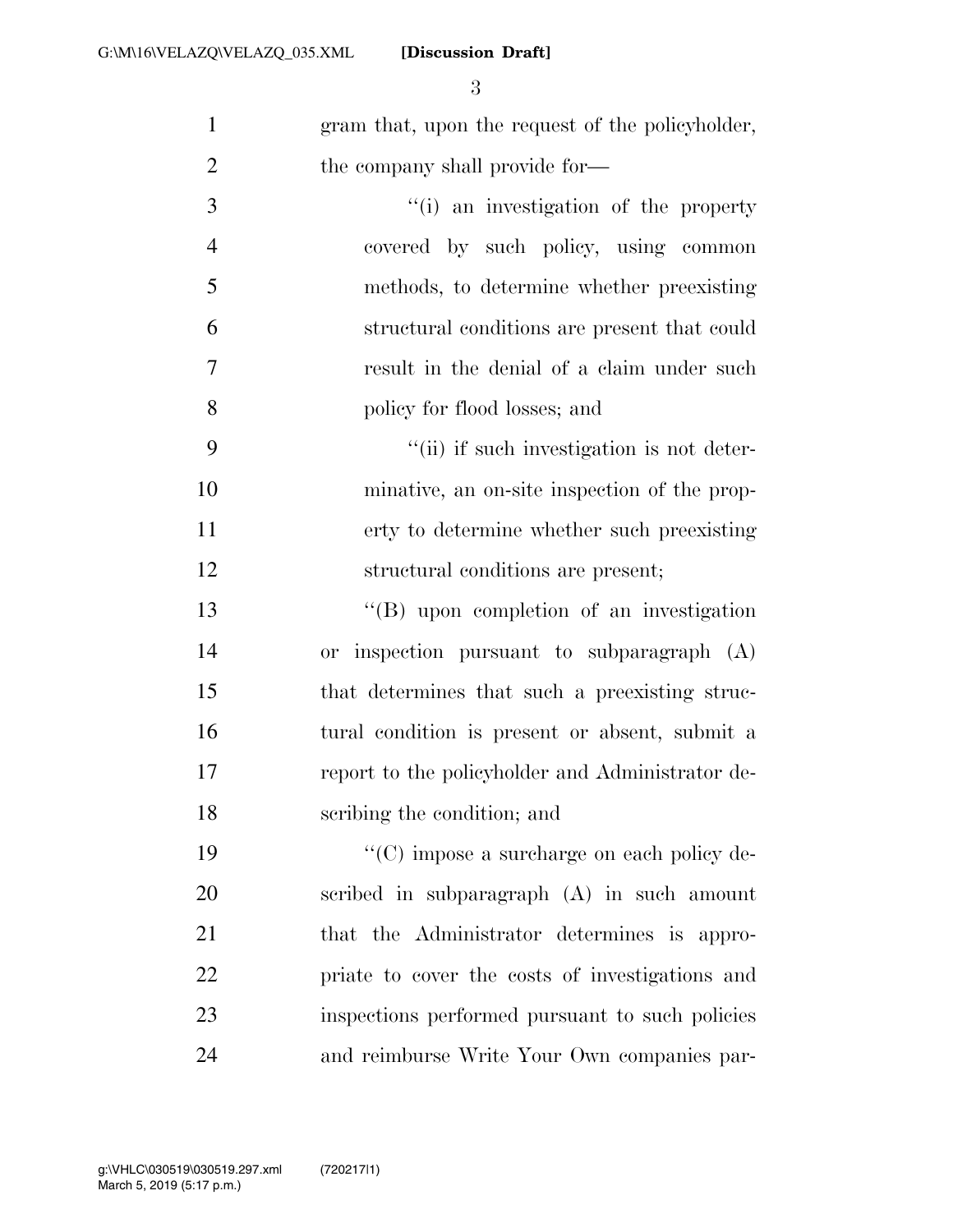ticipating in the program under this subsection for such costs.

3 "(3) INTERIM REPORT.—Not later than Decem- ber 31, 2023, the Administrator shall submit a re- port to the Committee on Financial Services of the House of Representatives and the Committee on Banking, Housing, and Urban Affairs of the Senate describing the operation of the pilot program to that date.

 ''(4) SUNSET.—The Administrator may not provide any policy for flood insurance described in paragraph (2)(A) after December 31, 2024.

13 "(5) FINAL REPORT.—Not later than March 31, 2025, the Administrator shall submit a final re- port regarding the pilot program under this section to the Committee on Financial Services of the House of Representatives and the Committee on Banking, Housing, and Urban Affairs of the Senate. The re- port shall include any findings and recommendations of the Administrator regarding the pilot program.''.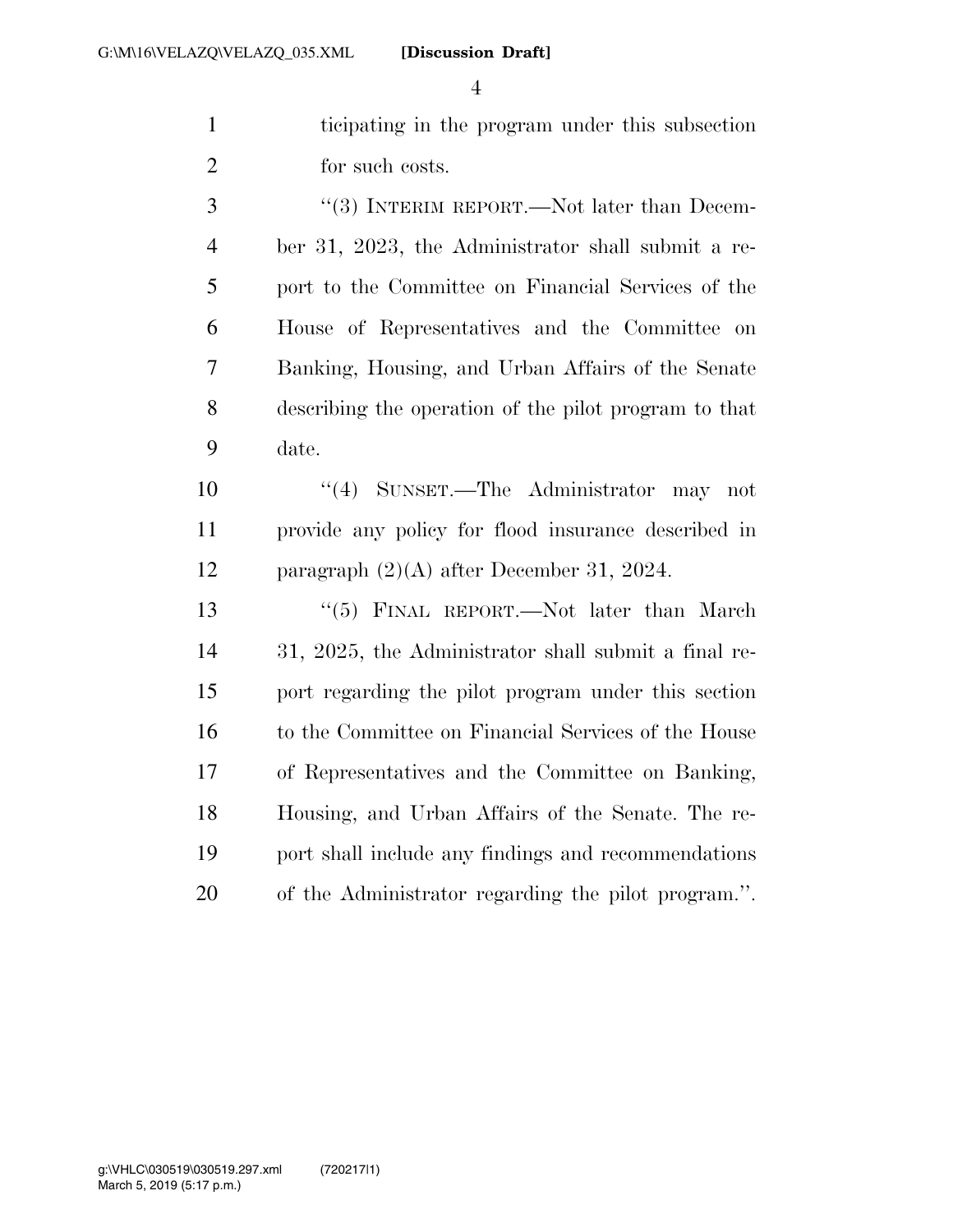## **SEC. 3. PENALTIES FOR FRAUD AND FALSE STATEMENTS IN THE NATIONAL FLOOD INSURANCE PRO-GRAM.**

 Part C of chapter 2 of the National Flood Insurance Act of 1968 (42 U.S.C. 4081 et seq.) is amended by add-ing at the end the following new section:

 **''SEC. 1349. PENALTIES FOR FRAUD AND FALSE STATE- MENTS IN THE NATIONAL FLOOD INSURANCE PROGRAM.** 

 ''(a) PROHIBITED ACTS.—A person shall not know- ingly make a false or misleading statement, production, or submission in connection with the proving or adjusting of a claim for flood insurance coverage made available under this Act. Such prohibited acts include—

 ''(1) knowingly forging an engineering report, claims adjustment report or technical assistance re-port used to support a claim determination;

 ''(2) knowingly making any materially false, fic- titious, or fraudulent statement or representation in an engineering report, claims adjustment report, or technical assistance report to support a claim deter-mination;

23 ''(3) knowingly submitting a materially false, fictitious, or fraudulent claim.

 ''(b) CIVIL ENFORCEMENT.—The Attorney General may bring a civil action for such relief as may be appro-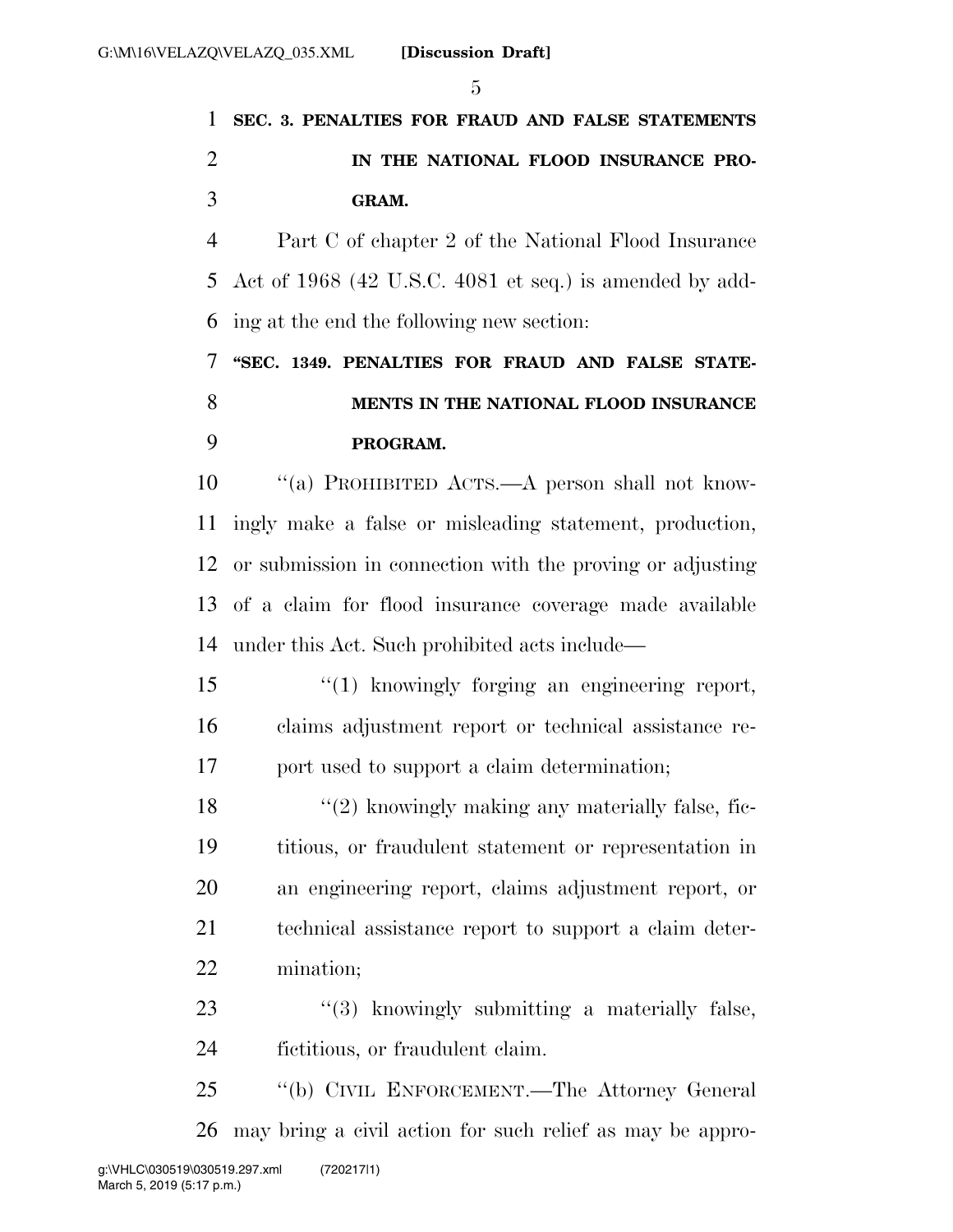priate whenever it appears that any person has violated or is about to violate any provision of this section. Such action may be brought in an appropriate United States district court.

 ''(c) REFERRAL TO ATTORNEY GENERAL.—The Ad- ministrator shall expeditiously refer to the Attorney Gen- eral for appropriate action any evidence developed in the performance of functions under this Act that may warrant consideration for criminal or civil prosecution.

10 "(d) PENALTIES.—

11 "(1) CIVIL MONETARY PENALTY.—Any person who violates subsection (a) shall be subject to a civil penalty of not more than \$10,000 for each violation, which shall be deposited into the National Flood In- surance Fund established under section 1310 (42 U.S.C. 4017).

17 "(2) SUSPENSION AND DEBARMENT.—Any per- son who violates subsection (a) shall not be eligible, for a period of not less than 2 years and not to ex-ceed 5 years, to—

21 "(A) receive flood insurance coverage pur-suant to this title; or

23 ''(B) provide services in connection with the selling, servicing, or handling of claims for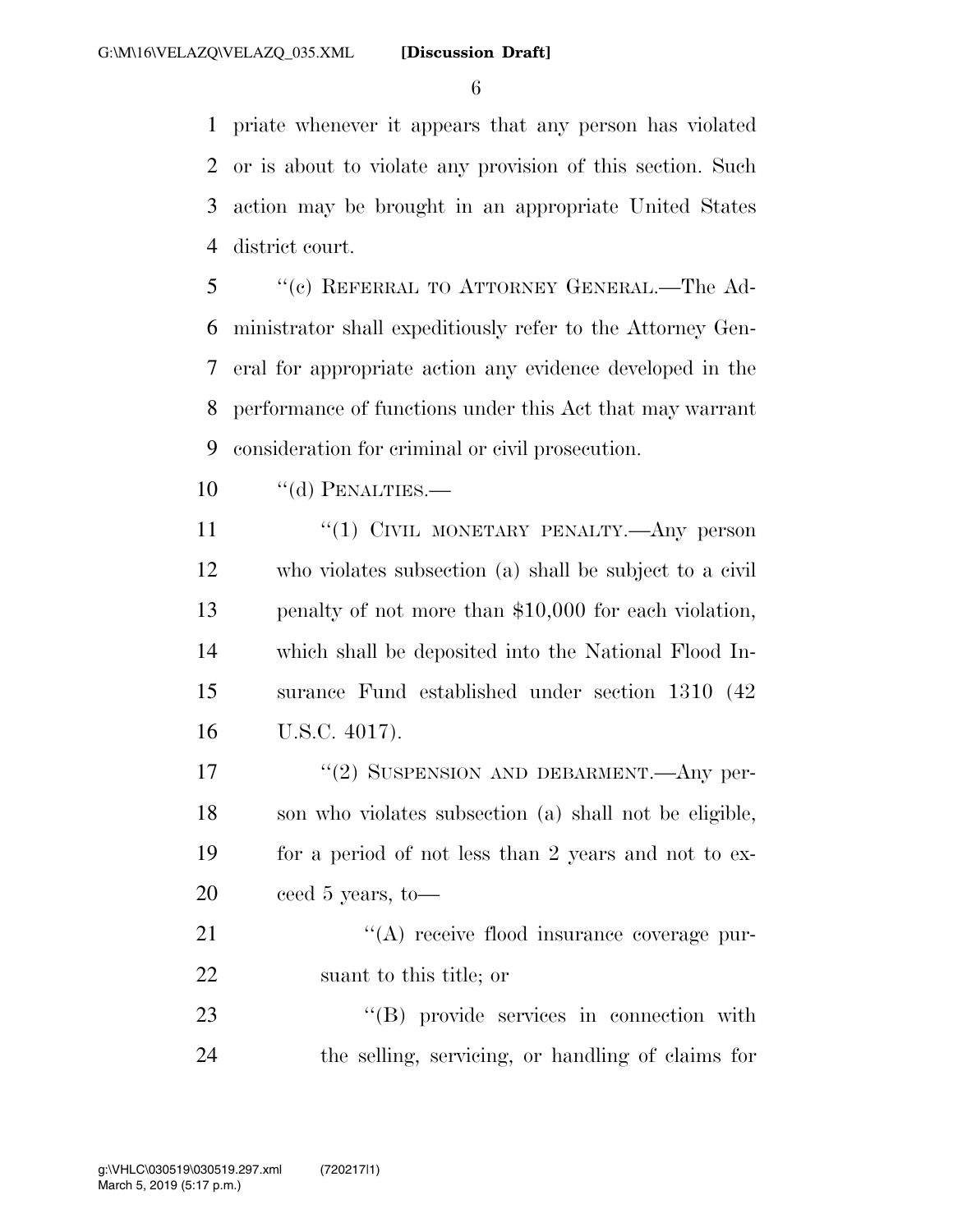flood insurance policies provided pursuant to this title.

3 "(3) OTHER PENALTIES.—The penalties pro- vided for in this subsection shall be in addition to any other civil or criminal penalty available under  $\mathbf{6}$  law.".

### **SEC. 4. ENHANCED POLICYHOLDER APPEALS PROCESS RIGHTS.**

 (a) ESTABLISHMENT.—Part C of chapter II of the National Flood Insurance Act of 1968 (42 U.S.C. 4081 et seq.), as amended by the preceding provisions of this Act, is further amended by adding at the end the following new section:

### **''SEC. 1350. APPROVAL OF DECISIONS RELATING TO FLOOD INSURANCE COVERAGE.**

 ''(a) IN GENERAL.—The Administrator shall estab- lish an appeals process to enable holders of a flood insur- ance policy provided under this title to appeal the decisions of their insurer, with respect to the disallowance, in whole or in part, of any claims for proved and approved losses covered by flood insurance. Such appeals shall be limited to the claim or portion of the claim disallowed by the in-surer.

 ''(b) APPEAL DECISION.—Upon a decision in an ap-peal under subsection (a), the Administrator shall provide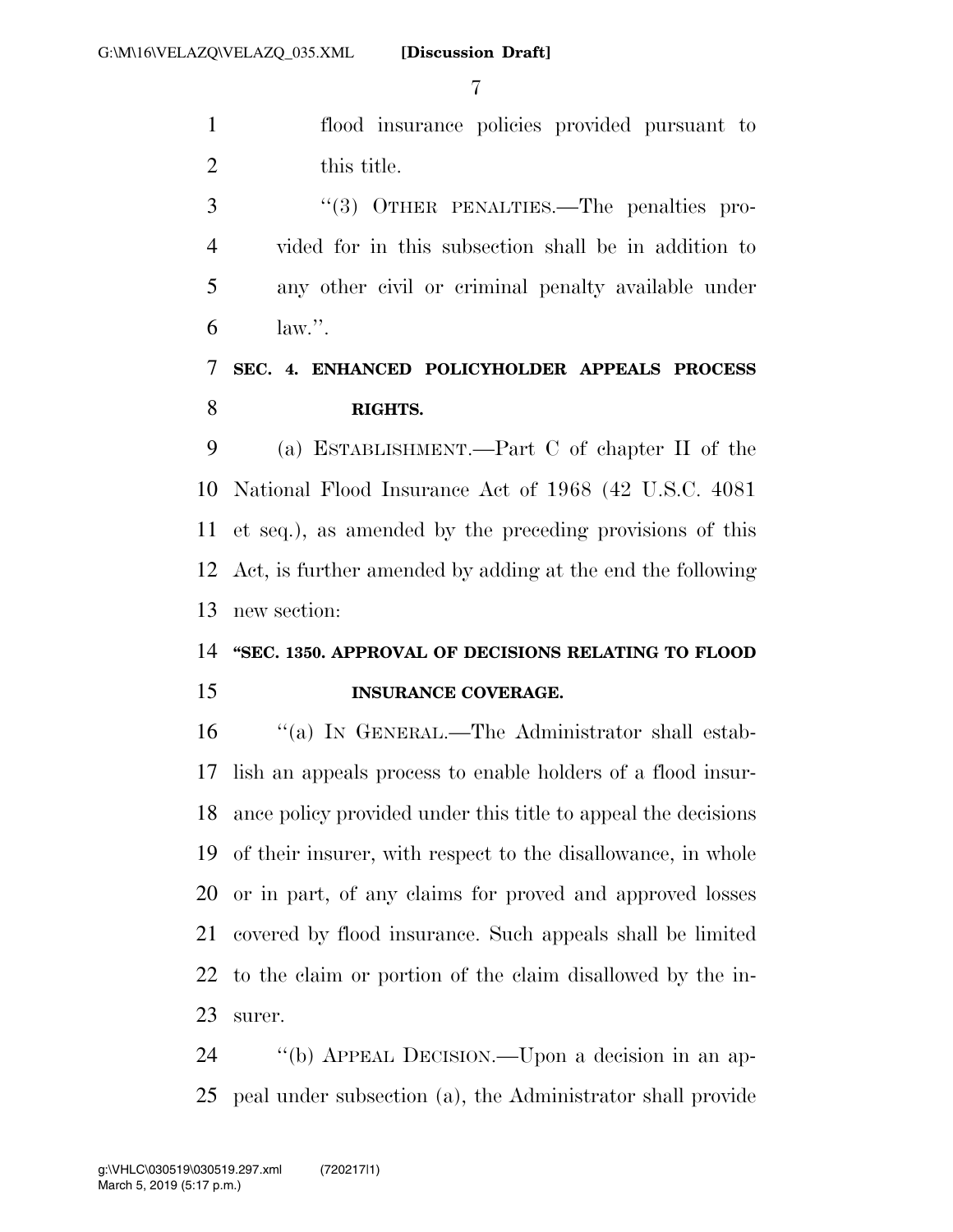the policyholder with a written appeal decision. The appeal decision shall explain the Administrator's determination to uphold or overturn the decision of the flood insurer. The Administrator may direct the flood insurer to take action necessary to resolve the appeal, to include re-inspection, re-adjustment, or payment, as appropriate.

 ''(c) RULES OF CONSTRUCTION.—This section shall not be construed as—

9 "(1) making the Federal Emergency Manage- ment Agency or the Administrator a party to the flood insurance contract; or

 $\frac{12}{2}$  ''(2) creating any action or remedy not other-wise provided by this title.''.

 (b) REPEAL.—Section 205 of the Bunning-Blu- menauer-Bereuter Flood Insurance Reform Act of 2004 (42 U.S.C. 4011 note) is hereby repealed.

### **SEC. 5. DEADLINE FOR APPROVAL OF CLAIMS.**

 (a) IN GENERAL.—Section 1312 of the National Flood Insurance Act of 1968 (42 U.S.C. 4019) is amend-ed—

 (1) in subsection (a), by striking ''The Adminis- trator'' and inserting ''Subject to other provisions of this section, the Administrator''; and

 (2) by adding at the end the following new sub-section: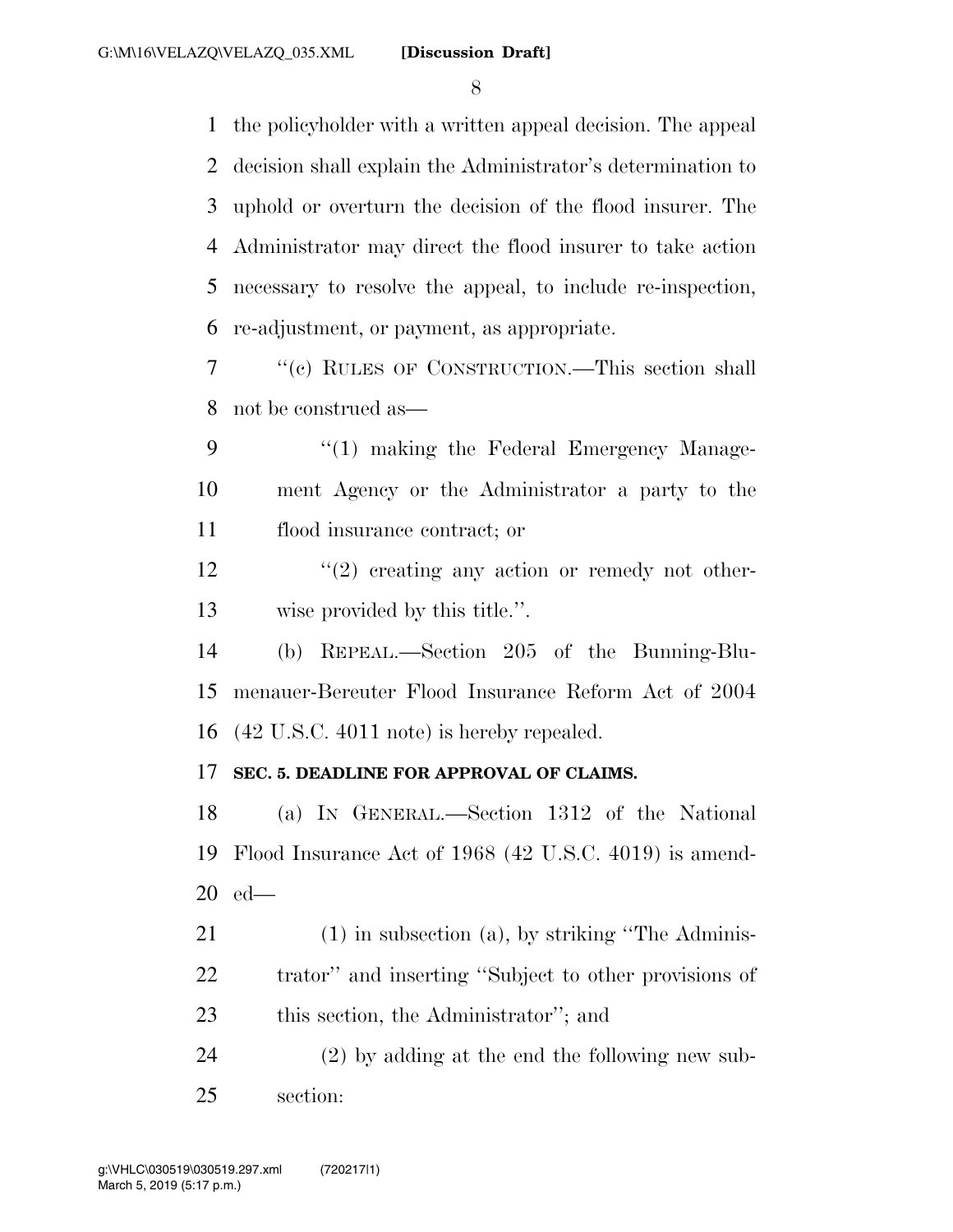1 "(d) DEADLINE FOR APPROVAL OF CLAIMS.—

2 "(1) IN GENERAL.—The Administrator shall provide that, in the case of any claim for damage to or loss of property under flood insurance coverage made available under this title, a final determination regarding approval of a claim for payment or dis- approval of the claim be made, and notification of such determination be provided to the insured mak- ing such claim, not later than the expiration of the 90-day period (as such period may be extended pur- suant to paragraph (2)) beginning upon the day on which such claim was made. Payment of approved claims shall be made as soon as possible after such approval.

15 "(2) EXTENSION OF DEADLINE.—The Adminis- trator shall provide that the period referred to in paragraph (1) may be extended by a single addi-18 tional period of 15 days in cases where extraordinary circumstances are demonstrated. The Administrator shall, by regulation, establish criteria for dem- onstrating such extraordinary circumstances and for determining to which claims such extraordinary cir-cumstances apply.''.

 (b) APPLICABILITY.—The amendments made by sub-section (a) shall apply to any claim under flood insurance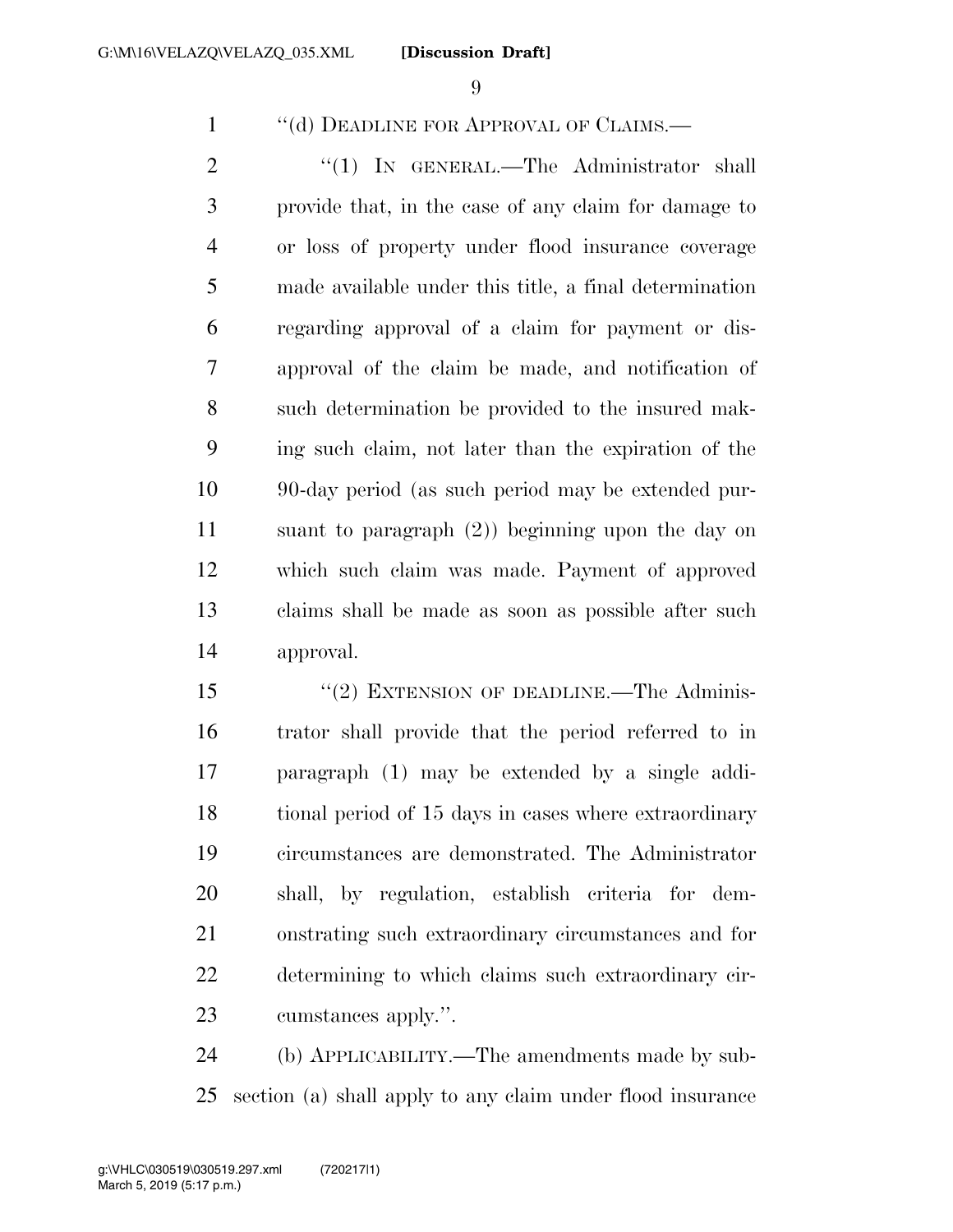coverage made available under the National Flood Insur- ance Act of 1968 (42 U.S.C. 4001 et seq.) pending on the date of the enactment of this Act and any claims made after such date of enactment.

#### **SEC. 6. LITIGATION PROCESS OVERSIGHT AND REFORM.**

 (a) IN GENERAL.—Part C of chapter II of the Na- tional Flood Insurance Act of 1968 (42 U.S.C. 4081 et seq.), as amended by the preceding provisions of this Act, is further amended by adding at the end the following new section:

### **''SEC. 1351. OVERSIGHT OF LITIGATION.**

 ''(a) OVERSIGHT.—The Administrator shall monitor and oversee litigation conducted by Write Your Own com- panies arising under contracts for flood insurance sold pursuant to this title, to ensure that—

- ''(1) litigation expenses are reasonable, appro-priate, and cost-effective; and
- 18 ''(2) Write Your Own companies comply with guidance and procedures established by the Adminis-trator regarding the conduct of litigation.

21 "(b) DENIAL OF REIMBURSEMENT FOR EX- PENSES.—The Administrator may deny reimbursement for litigation expenses that are determined to be unreason-able, excessive, contrary to guidance issued by the Admin-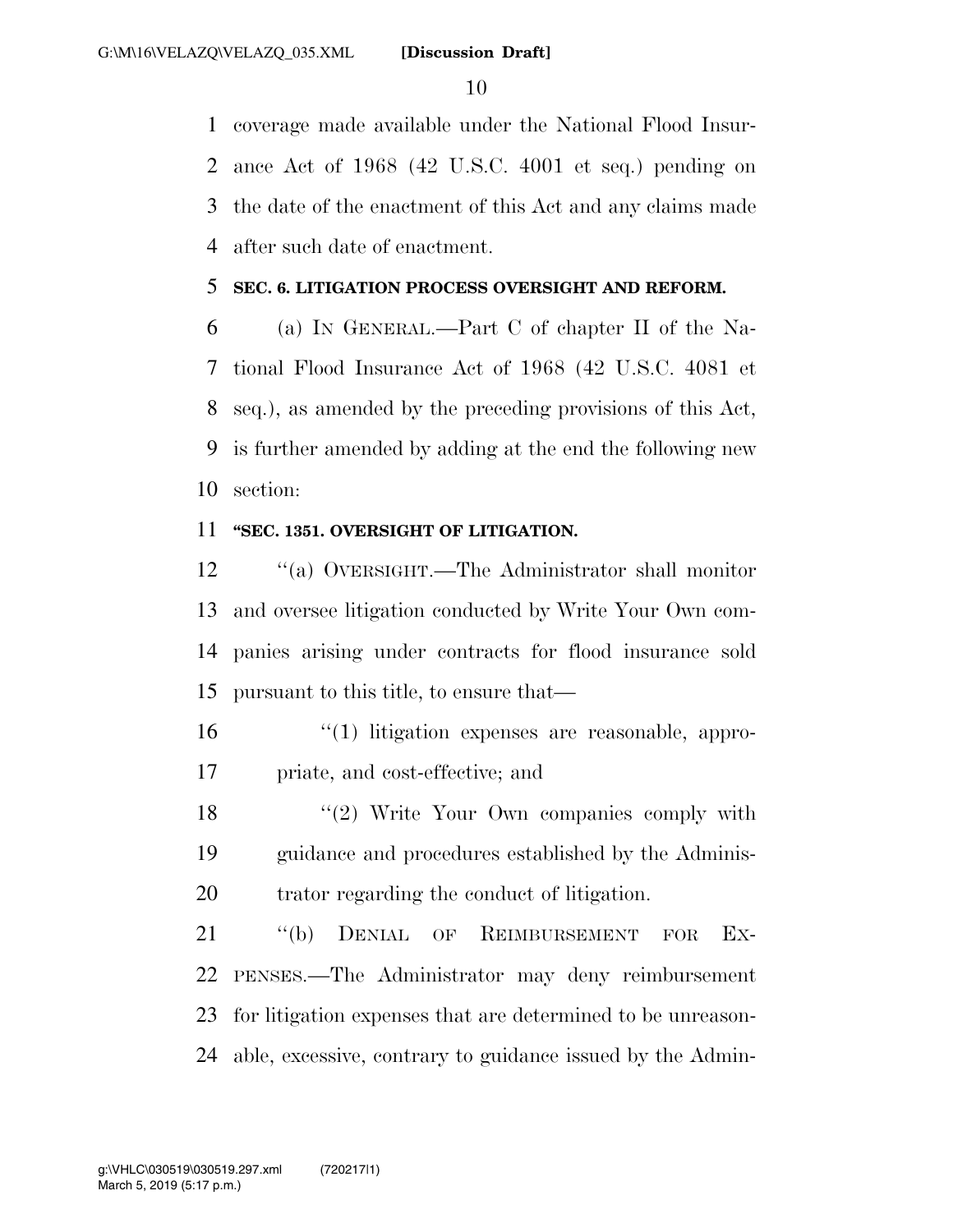istrator, or outside the scope of any arrangement entered into with a Write Your Own company.

 ''(c) LITIGATION STRATEGY.—The Administrator may direct litigation strategy for claims arising under a contract for flood insurance sold by a Write Your Own company.

 ''(d) SUBSTITUTION.—If at any time, the Adminis- trator determines there is a conflict of interest between the Write Your Own company and the National Flood In- surance Program, or it is in the best interest of the United States, the Administrator may promptly take any nec- essary action to be substituted for the WYO company in any action arising out of any claim arising under a con- tract for flood insurance sold by a Write Your Own com-pany.''.

 (b) IMPLEMENTATION.—The Administrator of the Federal Emergency Management Agency shall initiate compliance with section 1352(d) of the National Flood In- surance Act of 1968, as added by the amendment made by subsection (a) of this section, not later than the expira- tion of the 12-month period beginning on the date of the enactment of this Act.

#### **SEC. 7. PROHIBITION ON HIRING DISBARRED ATTORNEYS.**

 Part C of chapter II of the National Flood Insurance Act of 1968 (42 U.S.C. 4081 et seq.), as amended by the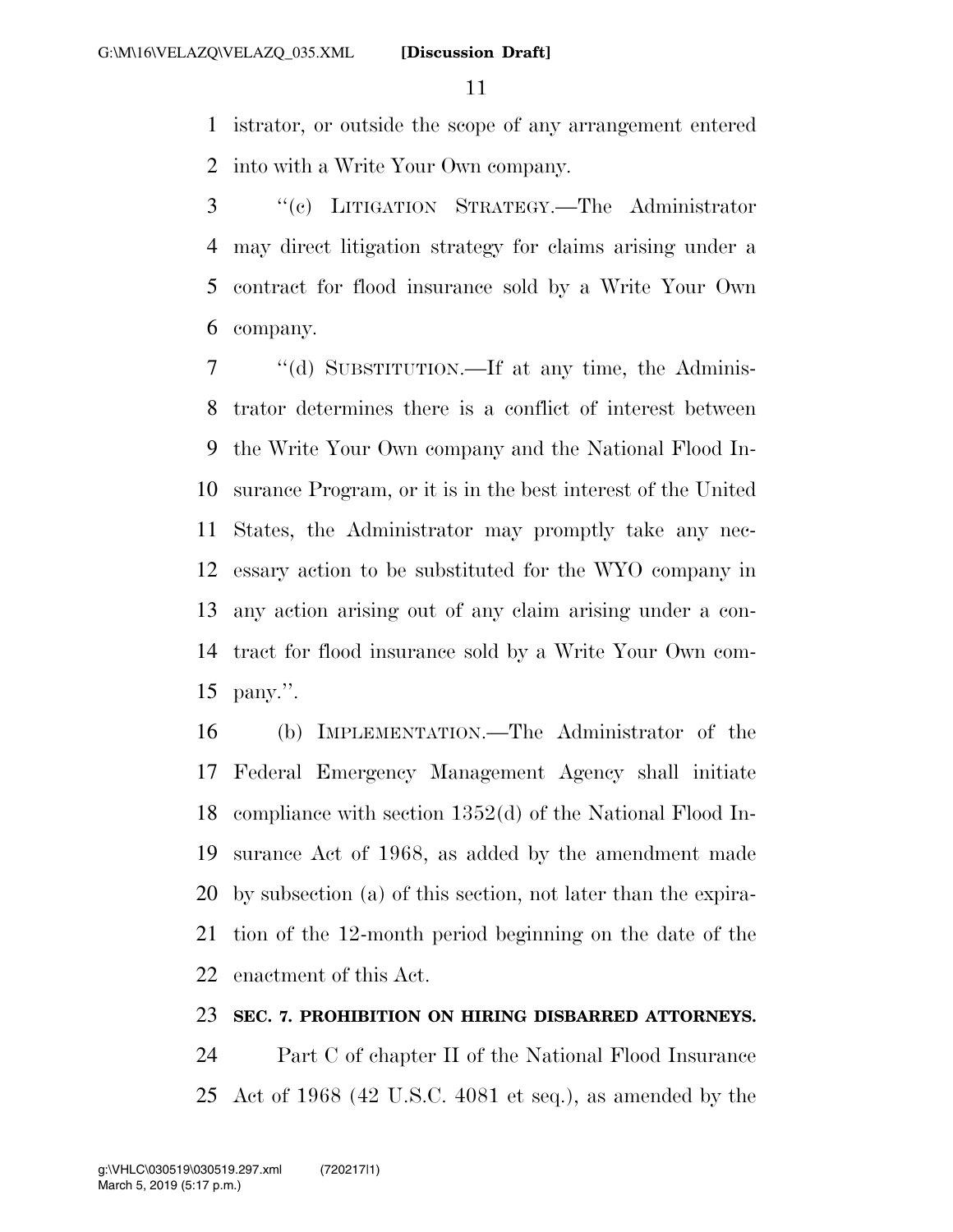preceding provisions of this Act, is further amended by adding at the end the following new section:

### **''SEC. 1352. PROHIBITION ON HIRING DISBARRED ATTOR-NEYS.**

 ''The Administrator may not at any time newly em- ploy in connection with the flood insurance program under this title any attorney who has been suspended or dis- barred by any court, bar, or Federal or State agency to which the individual was previously admitted to practice.''. **SEC. 8. UNDERPAYMENT OF CLAIMS BY WRITE YOUR OWN** 

**COMPANIES.** 

 Section 1345 of the National Flood Insurance Act of 1968 (42 U.S.C. 4081) is amended by adding at the end the following new subsection:

15 "(f) UNDERPAYMENT OF CLAIMS BY WYO COMPA- NIES.—The Administrator shall establish penalties for companies participating in the Write Your Own program knowingly underpaying claims for losses covered by flood insurance made available under this title, which penalties shall be commensurate, with respect to the amount of the penalty, to the penalties applicable to overpayment of such claims by a similar amount by such companies.''.

### **SEC. 9. TECHNICAL ASSISTANCE REPORTS.**

 (a) USE.—Section 1312 of the National Flood Insur-ance Act of 1968 (42 U.S.C. 4019), as amended by the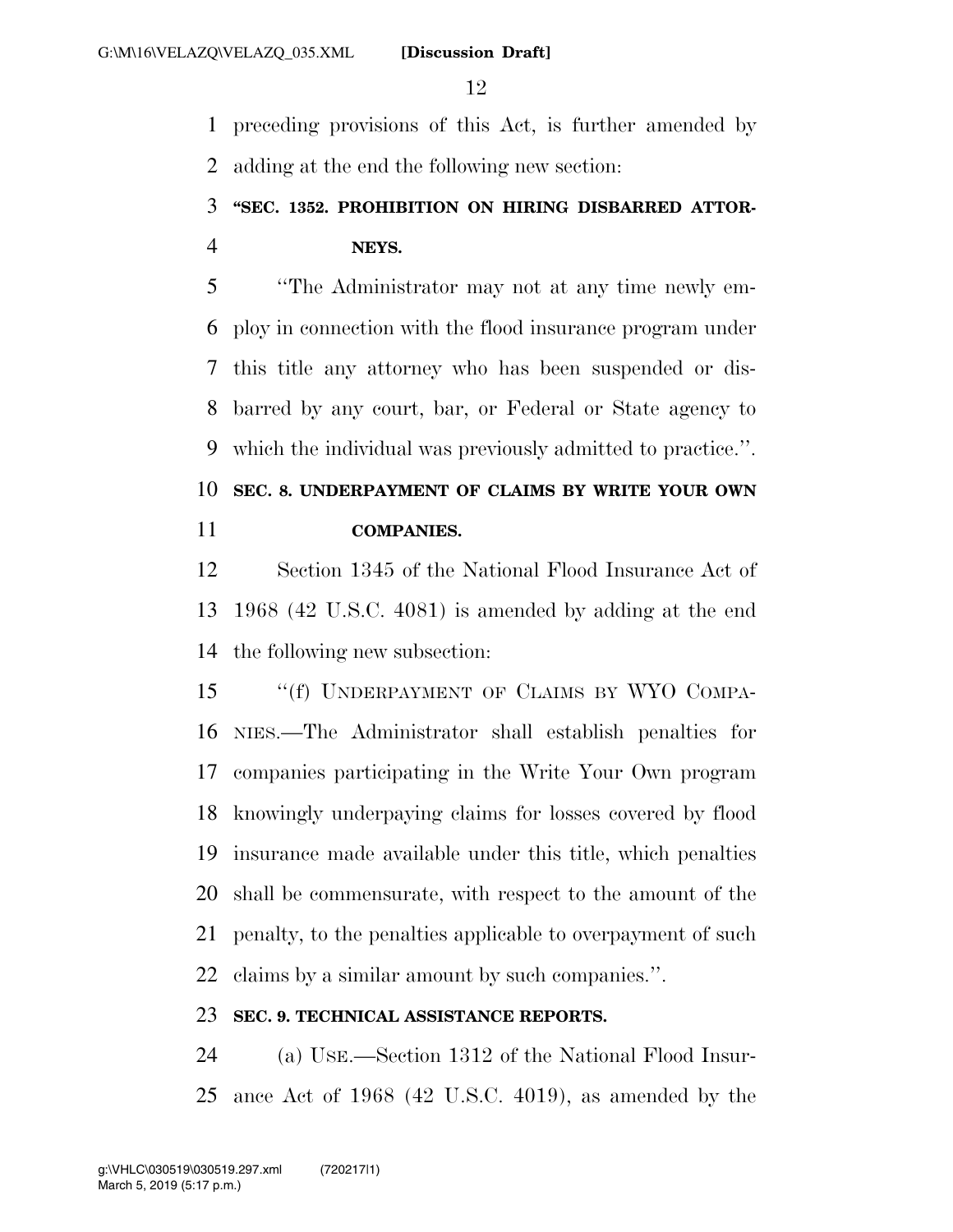preceding provisions of this Act, is further amended by adding at the end the following new subsection:

 ''(e) USE OF TECHNICAL ASSISTANCE REPORTS.— When adjusting claims for any damage to or loss of prop- erty which is covered by flood insurance made available under this title, the Administrator may rely upon technical assistance reports, as such term is defined in section 1312A, only if such reports are final and are prepared in compliance with applicable State and Federal laws re-garding professional licensure and conduct.''.

 (b) DISCLOSURE.—The National Flood Insurance Act of 1968 is amended by inserting after section 1312 (42 U.S.C. 4019) the following new section:

# **''SEC. 1312A. DISCLOSURE OF TECHNICAL ASSISTANCE RE-**

#### **PORTS.**

16 "(a) In GENERAL.—Notwithstanding section 552a of title 5, United States Code, upon request by a policy- holder, the Administrator shall provide a true, complete, and unredacted copy of any technical assistance report that the Administrator relied upon in adjusting and pay- ing for any damage to or loss of property insured by the policyholder and covered by flood insurance made available under this title. Such disclosures shall be in addition to any other right of disclosure otherwise made available pur-suant such section 552a or any other provision of law.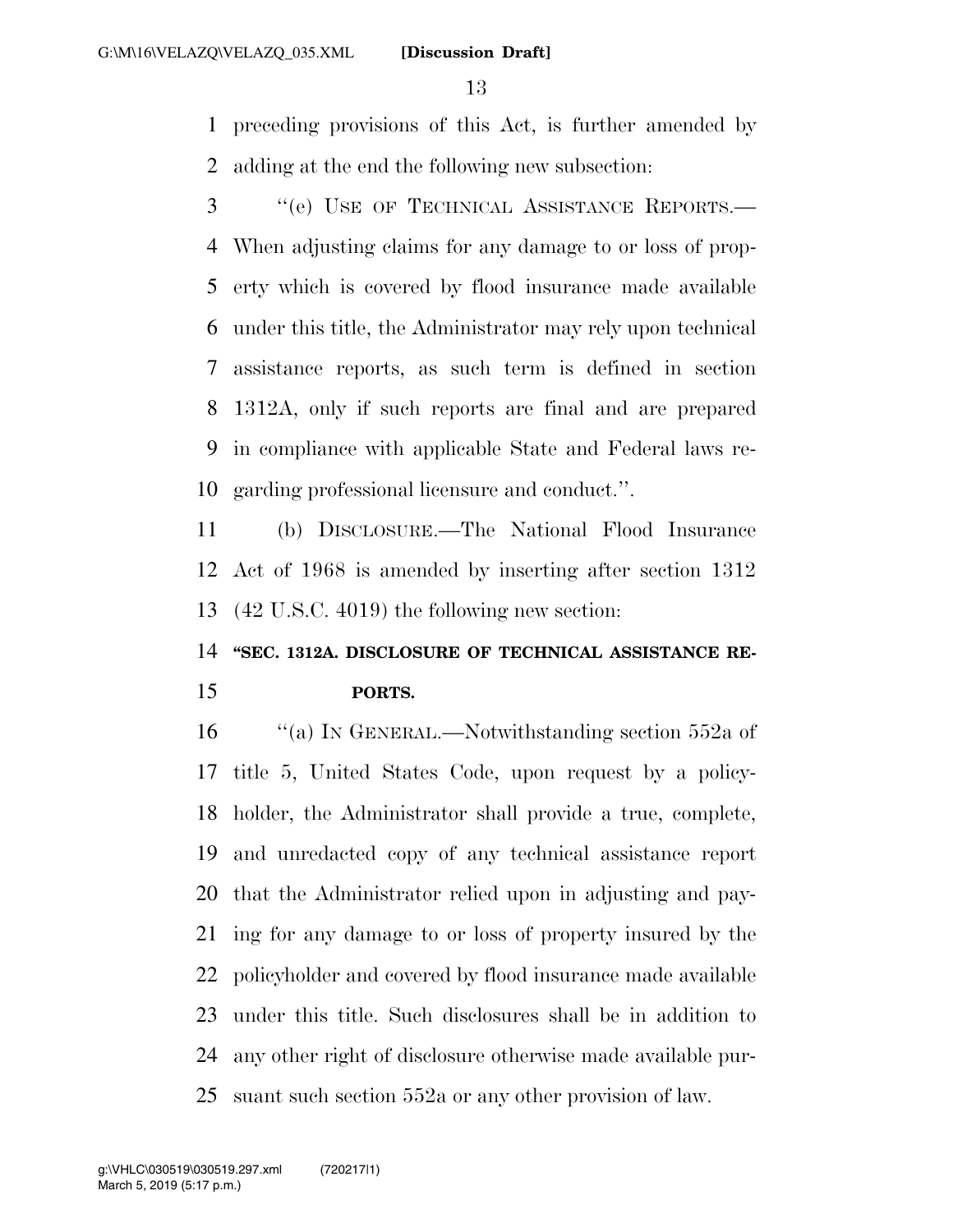''(b) DIRECT DISCLOSURE BY WRITE YOUR OWN COMPANIES AND DIRECT SERVICING AGENTS.—A Write Your Own company or direct servicing agent in possession of a technical assistance report subject to disclosure under subsection (a) may disclose such technical assistance re- port without further review or approval by the Adminis-trator.

 ''(c) DEFINITIONS.—For purposes of this section, the following definitions shall apply:

 ''(1) POLICYHOLDER.—The term 'policyholder' means a person or persons shown as an insured on the declarations page of a policy for flood insurance coverage sold pursuant to this title.

14 "(2) TECHNICAL ASSISTANCE REPORT.—The term 'technical assistance report' means a report created for the purpose of furnishing technical as- sistance to an insurance claims adjuster assigned by 18 the National Flood Insurance Program, including by engineers, surveyors, salvors, architects, and cer-tified public accounts.''.

 **SEC. 10. IMPROVED DISCLOSURE REQUIREMENT FOR STANDARD FLOOD INSURANCE POLICIES.** 

 Section 100234 of the Biggert-Waters Flood Insur- ance Reform Act of 2012 (42 U.S.C. 4013a) is amended by adding at the end the following new subsections: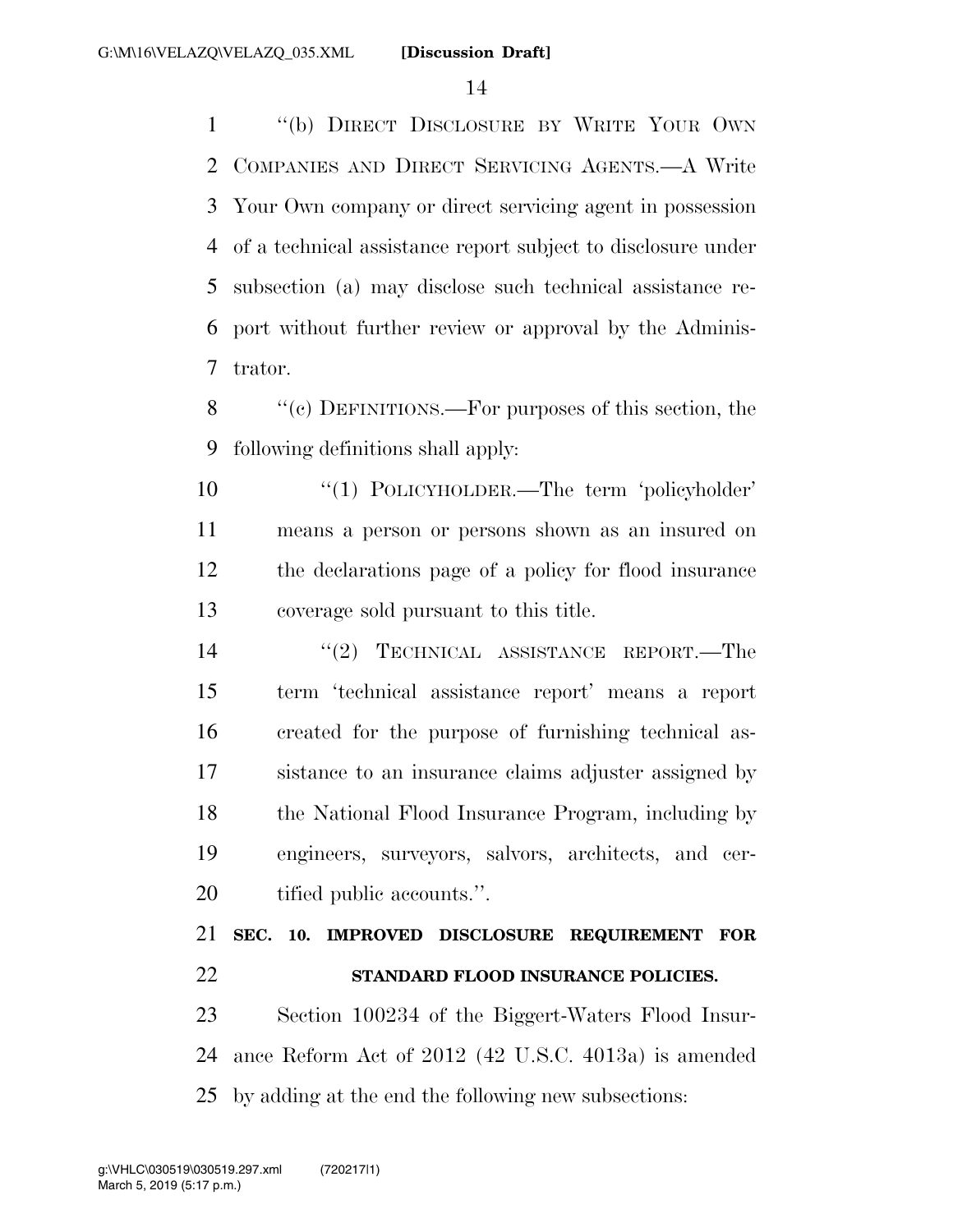| $\mathbf{1}$   | "(c) DISCLOSURE OF COVERAGE.—                         |
|----------------|-------------------------------------------------------|
| $\overline{2}$ | "(1) DISCLOSURE SHEET.—Each policy under              |
| 3              | the National Flood Insurance Program shall include    |
| $\overline{4}$ | a disclosure sheet that sets forth, in plain lan-     |
| 5              | guage-                                                |
| 6              | $\lq\lq$ the definition of the term 'flood' for       |
| 7              | purposes of coverage under the policy;                |
| 8              | $\lq\lq (B)$ a description of what type of flood      |
| 9              | forces are necessary so that losses from an           |
| 10             | event are covered under the policy, including         |
| 11             | overflow of inland or tidal waves, unusual and        |
| 12             | rapid accumulation or runoff of a surface any         |
| 13             | source, and mudflow;                                  |
| 14             | $\cdot\cdot$ (C) a statement of the types and charac- |
| 15             | teristics of losses that are not covered under the    |
| 16             | policy;                                               |
| 17             | $\lq\lq$ asummary of total cost and amount            |
| 18             | of insurance coverage, and any other informa-         |
| 19             | tion relating to such coverage required to be         |
| 20             | disclosed under section 1308(l) of the National       |
| 21             | Flood Insurance Act of 1968 (42 U.S.C.                |
| 22             | 4015(l));                                             |
| 23             | $\lq\lq(E)$ a statement that the disclosure sheet     |
| 24             | provides general information about the policy-        |
| 25             | holder's standard flood insurance policy;             |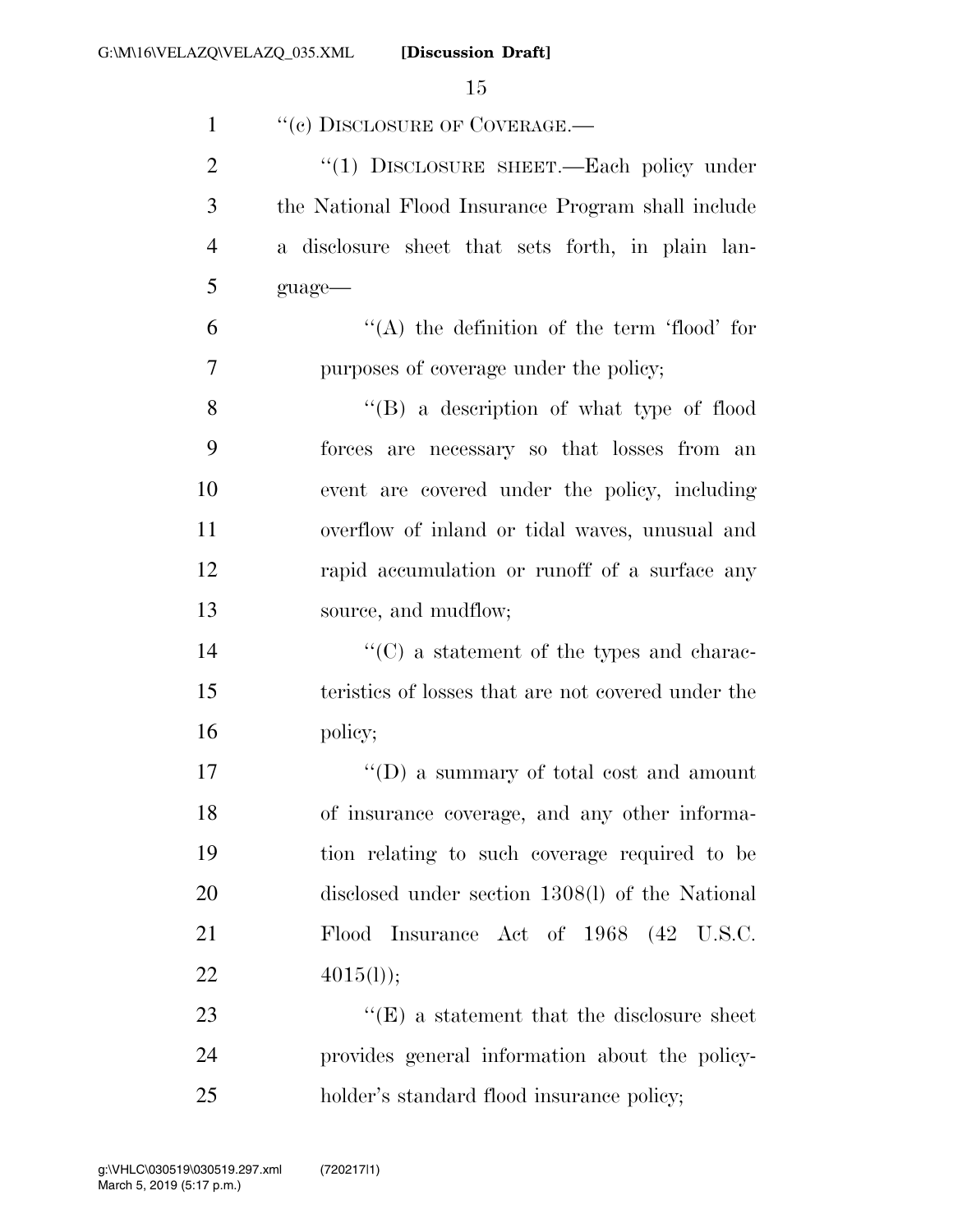1 ''(F) a statement that the standard flood insurance policy, together with the endorse- ments and declarations page, make up the offi- cial contract and are controlling in the event that there is any difference between the infor- mation on the disclosure sheet and the informa-tion in the policy; and

 $\langle G \rangle$  a statement that if the policyholder has any questions regarding information in the disclosure sheet or policy he or she should con- tact the entity selling the policy on behalf of the Program, together with contact information suf- ficient to allow the policyholder to contact such entity.

15 "(2) ACKNOWLEDGMENT SHEET.—Each policy under the National Flood Insurance Program shall include an acknowledgment sheet that sets forth, in plain language—

 $((A)$  a statement acknowledging that a standard flood insurance policy does not cover basement improvements, such as finished walls, floors, ceilings, or personal property that may be kept in a basement;

24 ''(B) a statement acknowledging a stand-ard flood insurance policy does not include cov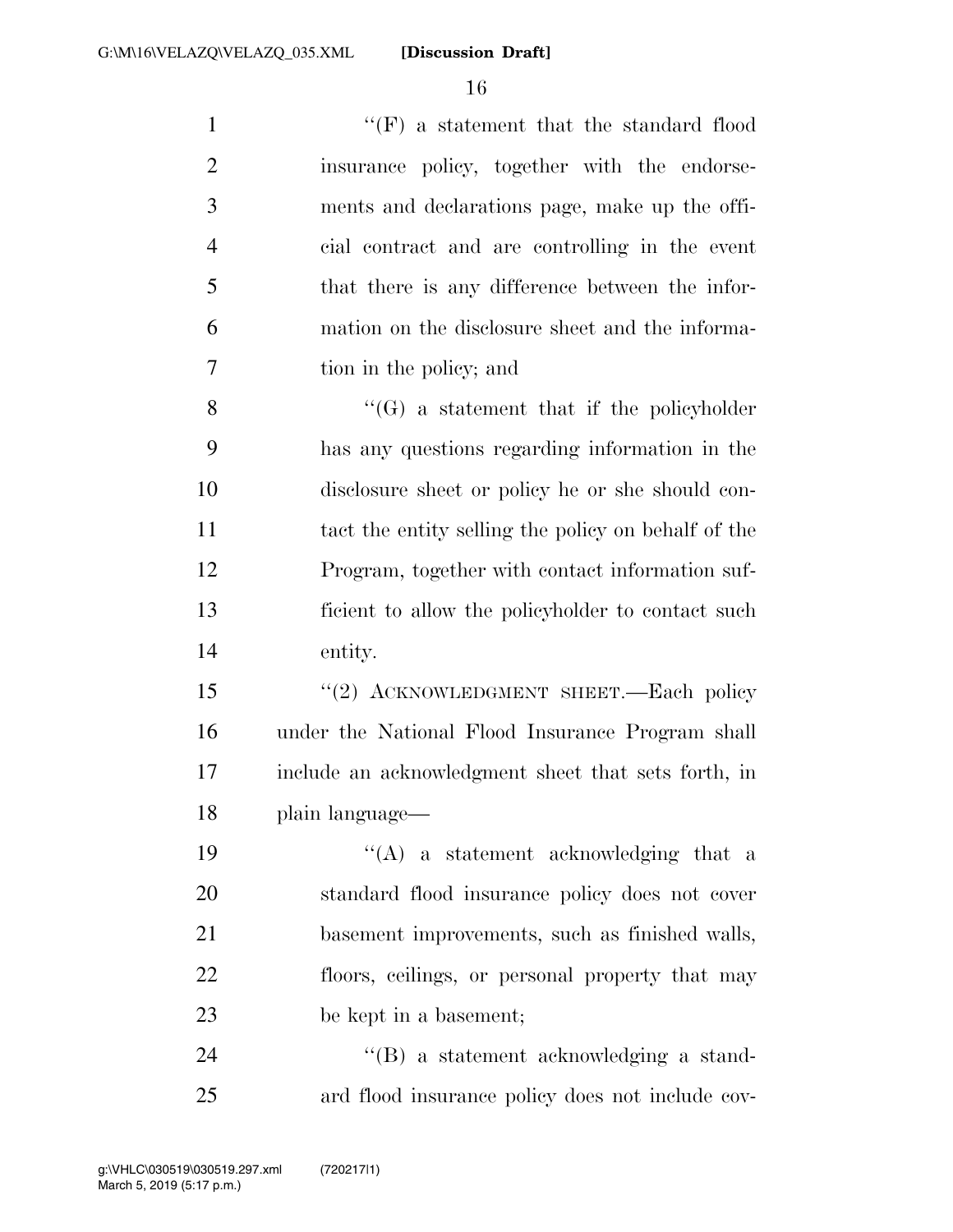**[Discussion Draft]** 

 erage for personal property, but such coverage may be purchased, for some personal property contained in a basement, as well as personal be- longings contained elsewhere in the dwelling; ''(C) a statement requiring the consumer to affirmatively accept or decline such coverage for personal property; 8 ''(D) a statement requiring the policy- holder to affirmatively accept or decline other optional coverage that may be available; 11 ''(E) a statement that the standard flood insurance policy, together with the endorse- ments and declarations page, make up the offi- cial contract and are controlling in the event that there is any difference between the infor- mation on the acknowledgment sheet and the information in the policy; and  $"({\rm F})$  a statement that if the policyholder has any questions regarding information in the acknowledgment sheet or policy, the policy- holder should contact the entity selling the pol- icy on behalf of the Program, together with contact information sufficient to allow the pol-icyholder to contact such entity.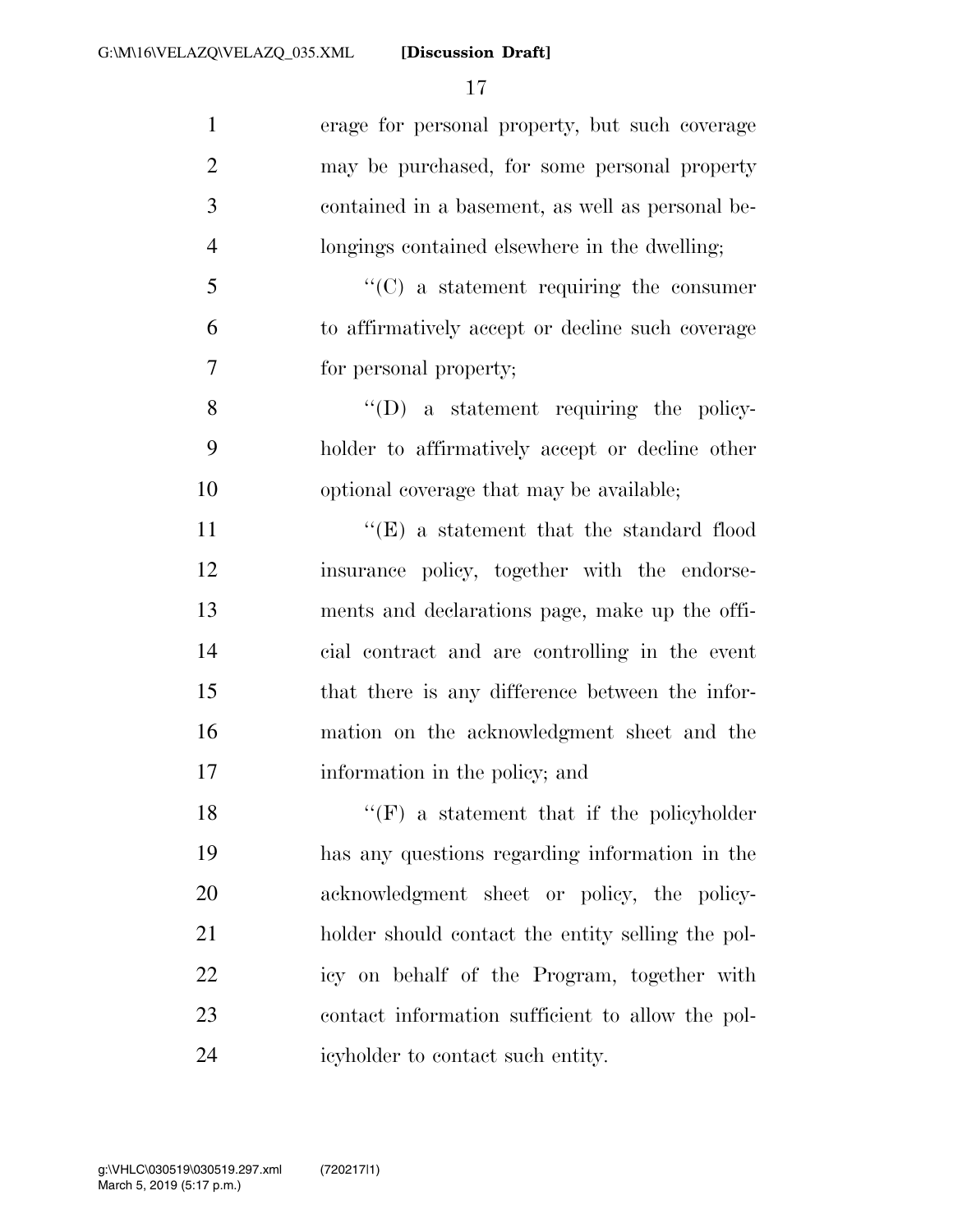1 ''(3) REQUIRED SIGNATURES.—Notwith- standing section 1306(c) of the National Flood In- surance Act of 1968 (42 U.S.C. 4013(c)), a policy for flood insurance coverage under the National Flood Insurance Program may not take effect unless the disclosure sheet required under paragraph (1) and the acknowledgment sheet required under para- graph (2) with respect to the policy are signed and dated by the policyholder and the approved rep- resentative selling the policy on behalf of the Pro-gram.''.

#### **SEC. 11. RESERVE FUND AMOUNTS.**

 Section 1310 of the National Flood Insurance Act of 1968 (42 U.S.C. 4017) is amended by adding at the end the following new subsection:

16 "(g) CREDITING OF RESERVE FUND AMOUNTS.— Funds collected pursuant to section 1310A may be cred- ited to the Fund under this section to be available for the purpose described in subsection (d)(1).''.

### **SEC. 12. SUFFICIENT STAFFING FOR OFFICE OF FLOOD IN-SURANCE ADVOCATE.**

 (a) IN GENERAL.—Section 24 of the Homeowner Flood Insurance Affordability Act of 2014 (42 U.S.C. 4033) is amended by adding at the end the following new subsection: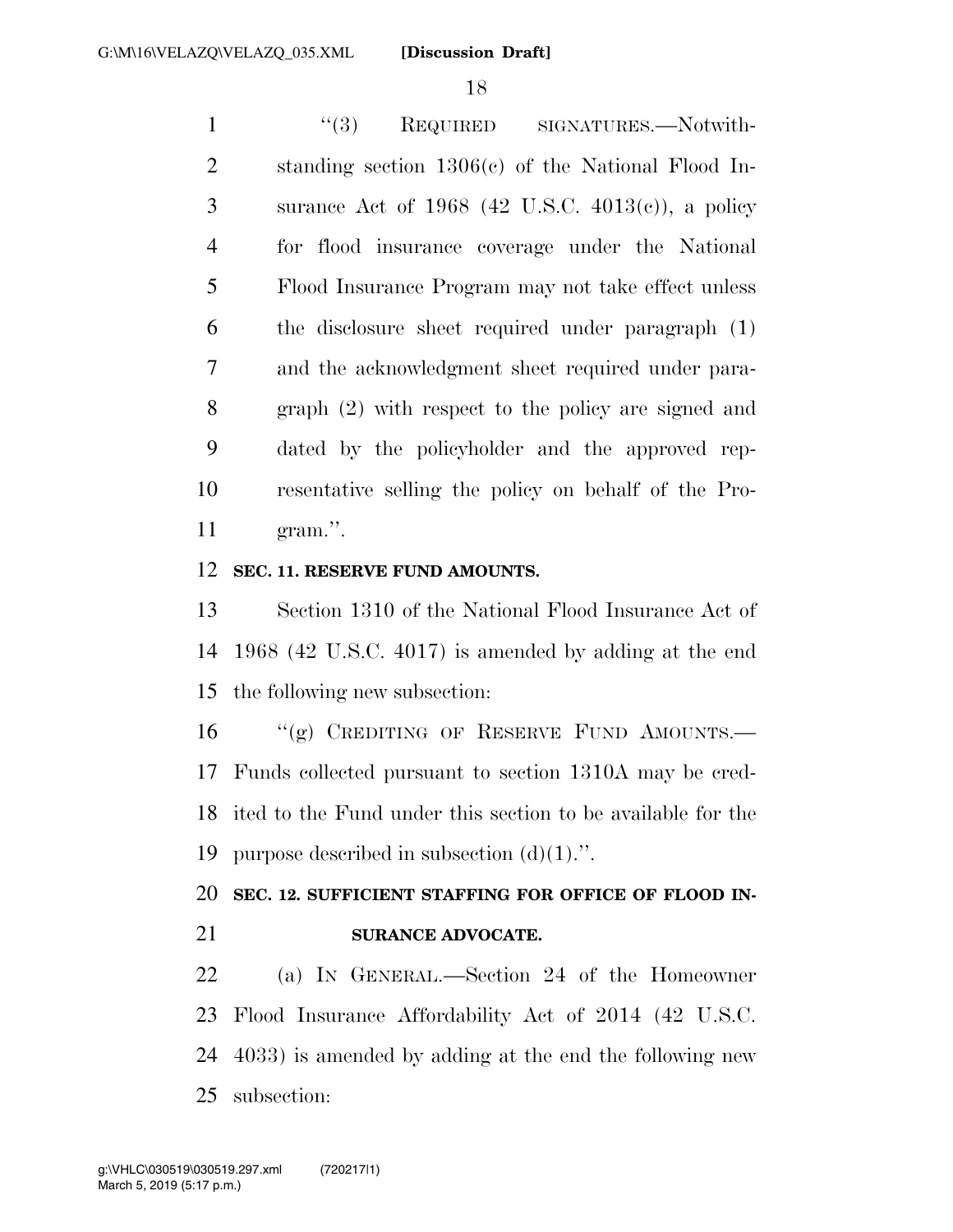''(c) STAFF.—The Administrator shall ensure that the Flood Insurance Advocate has sufficient staff to carry out all of the duties and responsibilities of the Advocate under this section.''.

 (b) TIMING.—The Administrator of the Federal Emergency Management Agency shall take such actions as may be necessary to provide for full compliance with section 24(c) of the Homeowner Flood Insurance Afford- ability Act of 2014, as added by the amendment made by subsection (a) of this section, not later than the expiration of the 180-day period beginning on the date of the enact-ment of this Act.

### **SEC. 13. FEDERAL FLOOD INSURANCE ADVISORY COM-MITTEE.**

 (a) ESTABLISHMENT.—There is established an advi- sory committee to be known as the Federal Flood Insur- ance Advisory Committee (in this section referred to as 18 the "Committee").

(b) MEMBERSHIP.—

- (1) MEMBERS.—The Committee shall consist of—
- (A) the Administrator of the Federal Emergency Management Agency (in this section referred to as the ''Administrator''), or the des-ignee thereof;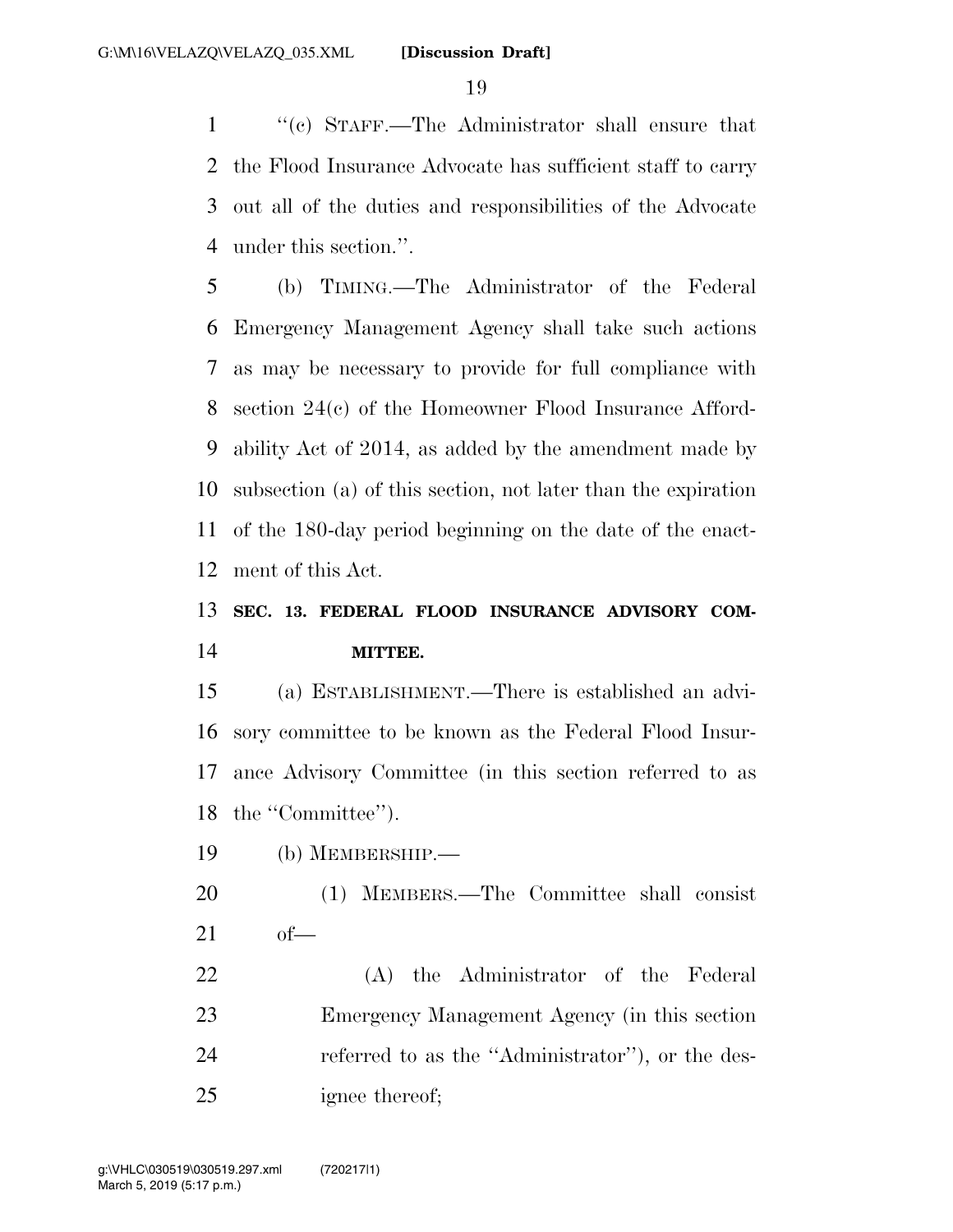**[Discussion Draft]** 

| $\mathbf{1}$   | (B) the Secretary of the Treasury, or the     |
|----------------|-----------------------------------------------|
| $\overline{2}$ | designee thereof; and                         |
| 3              | (C) additional members appointed by the       |
| $\overline{4}$ | Administrator or the designee of the Adminis- |
| 5              | trator, who shall be—                         |
| 6              | (i) two representatives of the property       |
| $\overline{7}$ | and casualty insurance sector;                |
| 8              | (ii) one individual who served in the         |
| 9              | past, or is currently serving, as an insur-   |
| 10             | ance regulator of a State, the District of    |
| 11             | Columbia, the Commonwealth of Puerto          |
| 12             | Rico, Guam, the Commonwealth of the           |
| 13             | Northern Mariana Islands, the Virgin Is-      |
| 14             | lands, American Samoa, or any federally-      |
| 15             | recognized Indian tribe;                      |
| 16             | (iii) one representative of the financial     |
| 17             | or insurance sectors who is involved in risk  |
| 18             | transfers, including reinsurance, resilience  |
| 19             | bonds, and other insurance-linked securi-     |
| 20             | ties;                                         |
| 21             | (iv) one actuary with demonstrated            |
| 22             | high-level knowledge of catastrophic risk     |
| 23             | insurance;                                    |
| 24             | (v) two insurance professionals with          |
| 25             | demonstrated experience with the sale of      |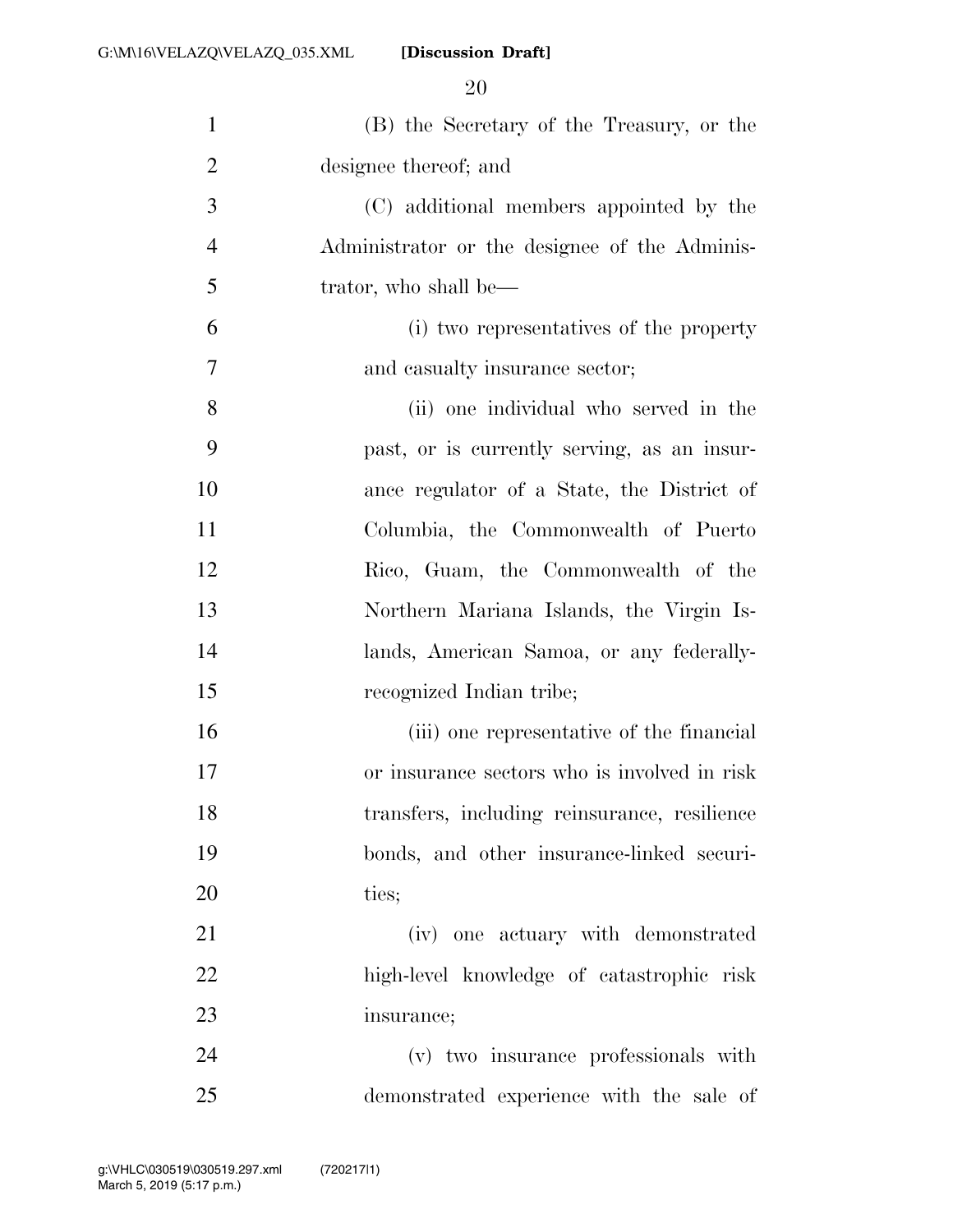**[Discussion Draft]** 

| $\mathbf{1}$   | flood insurance under the National Flood               |
|----------------|--------------------------------------------------------|
| $\overline{2}$ | Insurance Program;                                     |
| 3              | (vi) two representatives of cata-                      |
| $\overline{4}$ | strophic risk insurance programs;                      |
| 5              | (vii) one insurance claims specialist;                 |
| 6              | (viii) one representative of a recog-                  |
| $\tau$         | nized consumer advocacy organization;                  |
| 8              | (ix) one individual having dem-                        |
| 9              | onstrated expertise in the challenges in in-           |
| 10             | suring low-income communities;                         |
| 11             | (x) one representative from an aca-                    |
| 12             | demic institution who has demonstrated                 |
| 13             | expertise in insurance; and                            |
| 14             | (xi) such other recognized experts in                  |
| 15             | the field of insurance as the Administrator            |
| 16             | considers necessary.                                   |
| 17             | (2) QUALIFICATIONS.—In appointing members              |
| 18             | under paragraph $(1)(C)$ , the Administrator shall, to |
| 19             | the maximum extent practicable, ensure the mem-        |
| <b>20</b>      | bership of the Committee has a balance of members      |
| 21             | reflecting geographic diversity, including representa- |
| 22             | tion from areas inland or with coastline identified by |
| 23             | the Administrator as at high risk for flooding or as   |
| 24             | areas having special flood hazards.                    |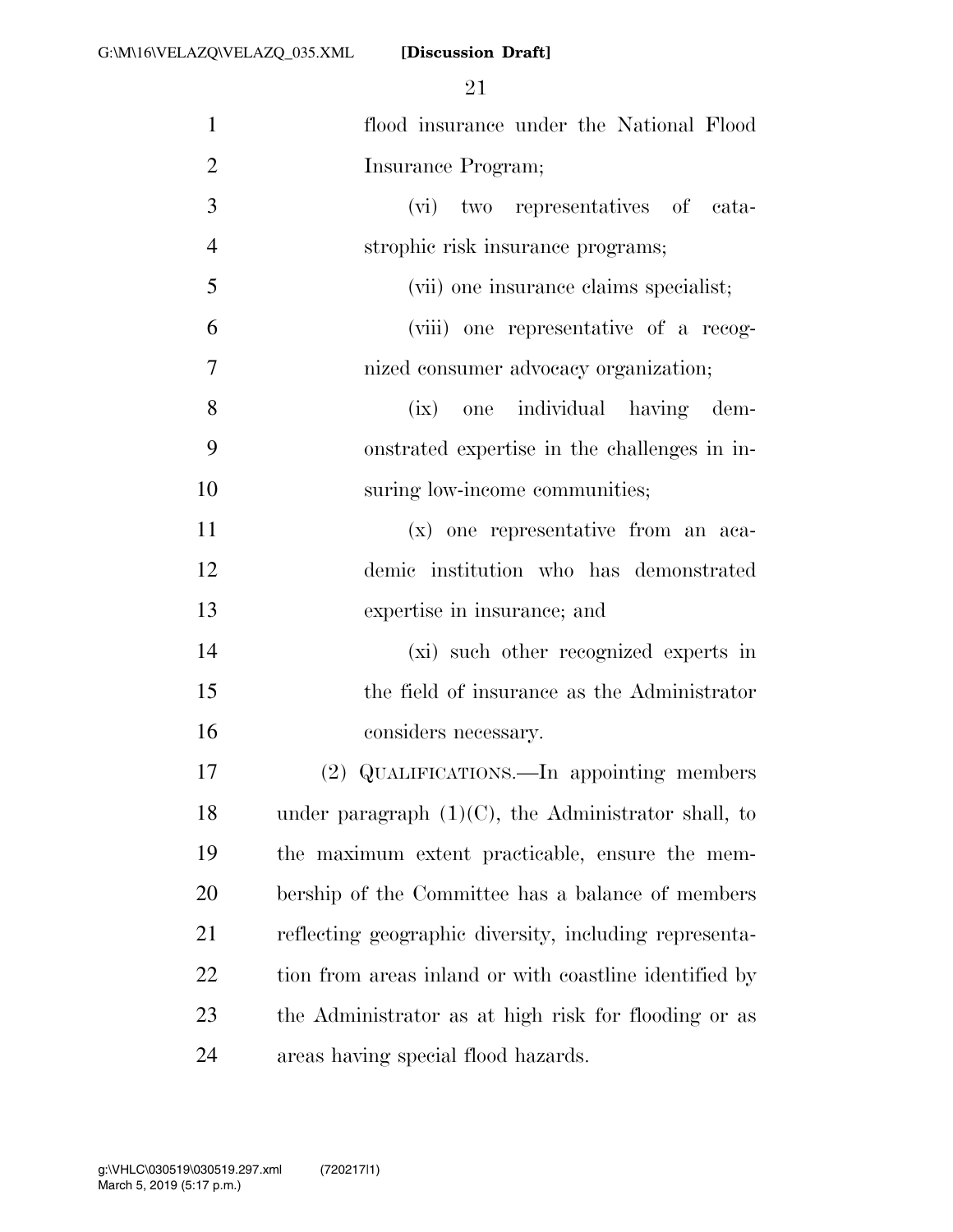(c) DUTIES.—The Committee shall review, and make recommendations to the Administrator, upon request, on matters related to the insurance aspects of the National Flood Insurance Program, including ratemaking, tech- nology to administer insurance, risk assessment, actuarial practices, claims practices, sales and insurance delivery, compensation and allowances, generally and based on the complexities of the program, and best insurance practices.

 (d) CHAIRPERSON.—The members of the Committee shall elect one member to serve as the chairperson of the Committee (in this section referred to as the ''Chair-person'').

 (e) COMPENSATION.—Members of the Committee shall receive no additional compensation by reason of their service on the Committee.

(f) MEETINGS AND ACTIONS.—

 (1) IN GENERAL.—The Committee shall meet not less frequently than twice each year at the re- quest of the Chairperson or a majority of its mem- bers, and may take action by a vote of the majority of the members in accordance with the Committee's charter.

 (2) INITIAL MEETING.—The Administrator, or a person designated by the Administrator, shall re-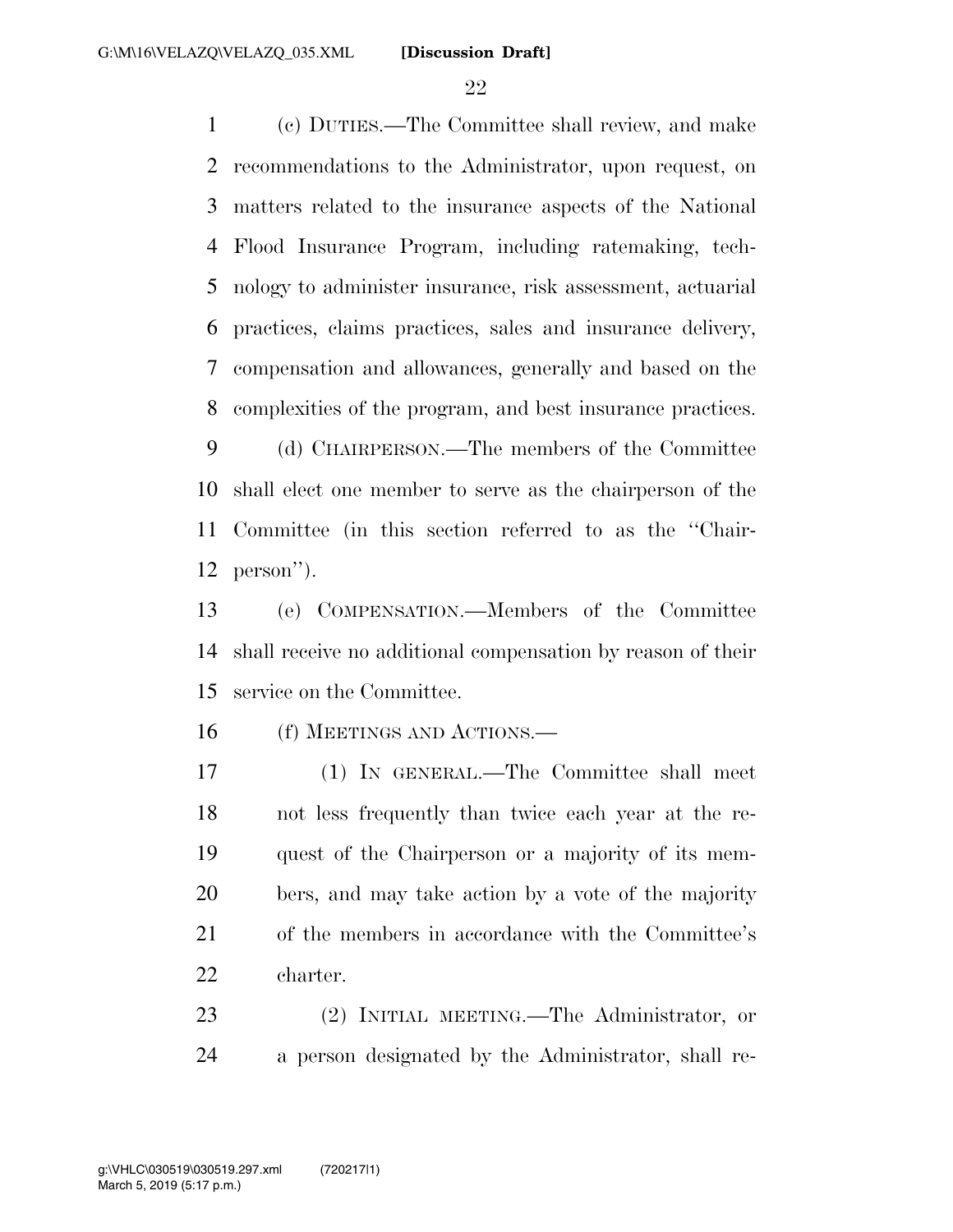quest and coordinate the initial meeting of the Com-mittee.

 (g) STAFF OF FEMA.—Upon the request of the Chairperson, the Administrator may detail, on a nonreim- bursable basis, personnel of the Federal Emergency Man- agement Agency to assist the Committee in carrying out its duties.

 (h) POWERS.—In carrying out this section, the Com- mittee may hold hearings, receive evidence and assistance, provide information, and conduct research, as it considers appropriate.

 (i) REPORTS TO CONGRESS.—The Administrator, on an annual basis, shall report to the Committee on Finan- cial Services of the House of Representatives, the Com- mittee on Banking, Housing, and Urban Affairs of the Senate, and the Office of Management and Budget on—

 (1) the recommendations made by the Com-mittee;

 (2) actions taken by the Federal Emergency Management Agency to address such recommenda- tions to improve the insurance aspects of the na-tional flood insurance program; and

 (3) any recommendations made by the Com- mittee that have been deferred or not acted upon, together with an explanatory statement.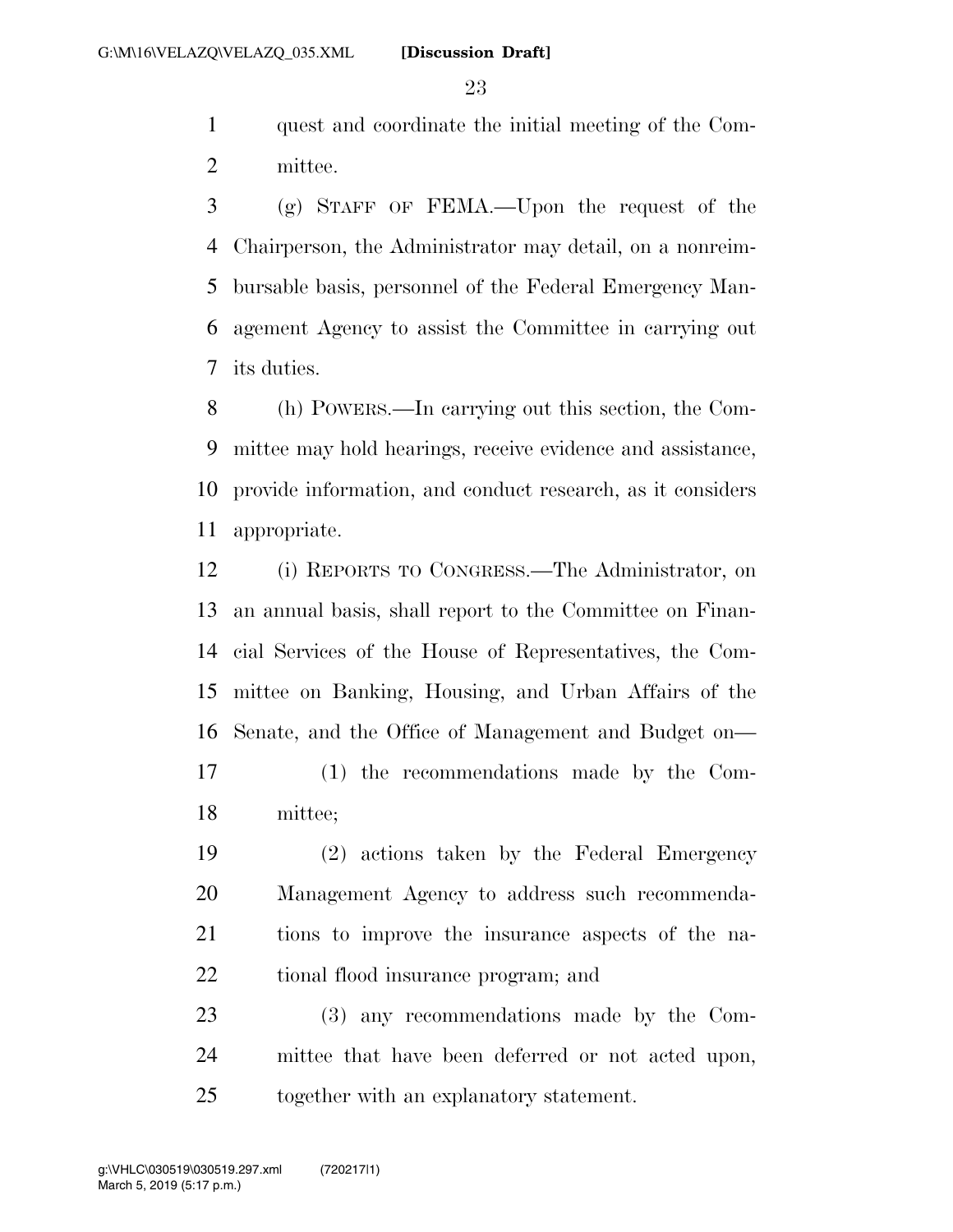#### **SEC. 14. INTERAGENCY GUIDANCE ON COMPLIANCE.**

 The Federal entities for lending regulation (as such term is defined in section 3(a) of the Flood Disaster Pro- tection Act of 1973 (42 U.S.C. 4003(a))), in consultation with the Administrator of the Federal Emergency Man- agement Agency, shall update and reissue the document entitled ''Interagency Questions and Answers Regarding Flood Insurance'' not later than the expiration of the 12- month period beginning on the date of the enactment of this Act and not less frequently than biennially thereafter.

### **SEC. 15. GAO STUDY OF CLAIMS ADJUSTMENT PRACTICES.**

 The Comptroller General of the United States shall conduct a study of the policies and practices for adjust- ment of claims for losses under flood insurance coverage made available under the National Flood Insurance Act, which shall include—

- (1) a comparison of such policies and practices with the policies and practices for adjustment of claims for losses under other insurance coverage;
- (2) an assessment of the quality of the adjust- ments conducted and the effects of such policies and practices on such quality;

 (3) identification of any incentives under such policies and practices that affect the speed with which such adjustments are conducted; and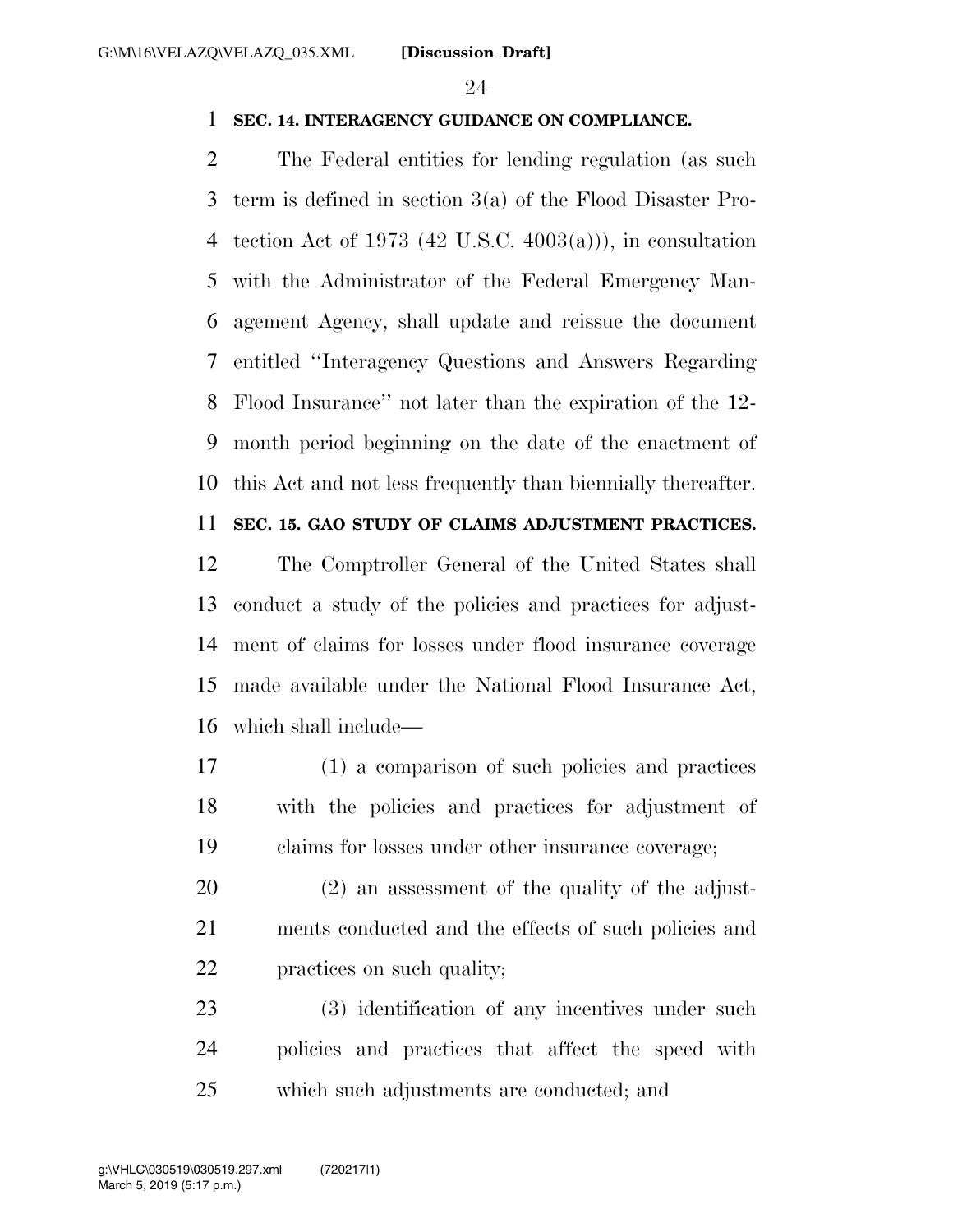(4) identification of the affects of such policies and practices on insureds submitting such claims for losses.

 Not later than the expiration of the 18-month period be- ginning on the date of the enactment of this Act, the Comptroller General shall submit a report to the Com- mittee on Financial Services of the House of Representa- tives and the Committee on Banking, Housing, and Urban Affairs of the Senate regarding the findings and conclu-sions of the study conducted pursuant to this section.

### **SEC. 16. GAO STUDY OF FLOOD INSURANCE COVERAGE TREATMENT OF EARTH MOVEMENT.**

 The Comptroller General of the United States shall conduct a study of the treatment, under flood insurance coverage made available under the National Flood Insur- ance Act, of earth movement and subsidence, including earth movement and subsidence caused by flooding, which shall include—

 (1) identification and analysis of the effects of such treatment on the National Flood Insurance Program and insureds under the program;

 (2) an assessment of the availability and afford- ability of coverage in the private insurance market for earth movement and subsidence caused by flood-ing;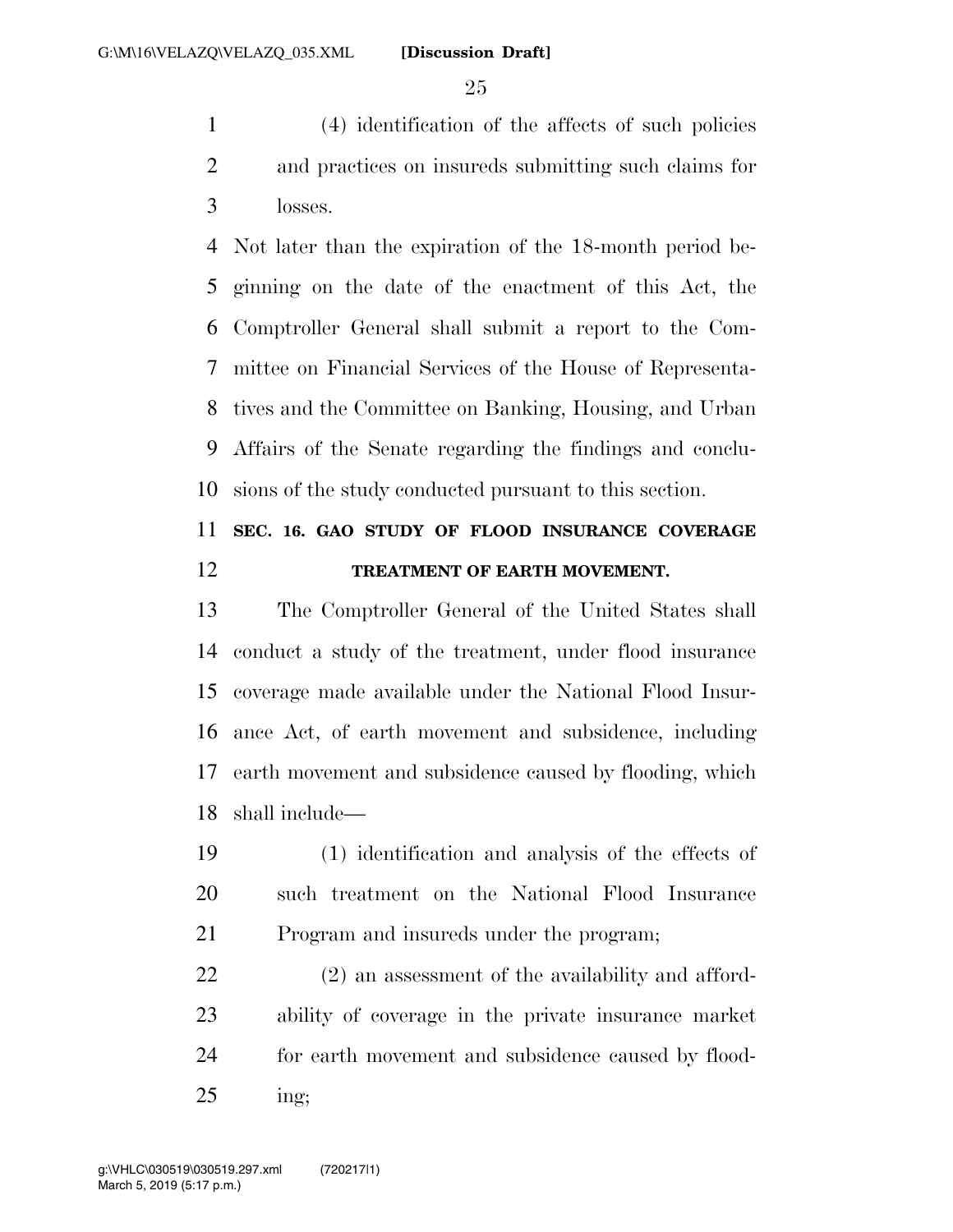(3) an assessment of the effects on the National Flood Insurance Program of covering earth move-ment and subsidence caused by flooding; and

 (4) a projection of the increased premiums that would be required to make coverage for earth move- ment losses actuarially sound and not fiscally detri- mental to the continuation of the National Flood In-surance Program.

 Not later than the expiration of the 18-month period be- ginning on the date of the enactment of this Act, the Comptroller General shall submit a report to the Com- mittee on Financial Services of the House of Representa- tives and the Committee on Banking, Housing, and Urban Affairs of the Senate regarding the findings and conclu-sions of the study conducted pursuant to this section.

#### **SEC. 17. DEFINITIONS.**

 (a) NATIONAL FLOOD INSURANCE ACT OF 1968.— Subsection (a) of section 1370 of the National Flood In- surance Act of 1968 (42 U.S.C. 4121(a)) is amended—  $(1)$  in paragraph  $(14)$ , by striking "and" at the end; (2) in paragraph (15), by striking the period at the end and inserting a semicolon; and

 (3) by adding at the end the following new paragraphs: